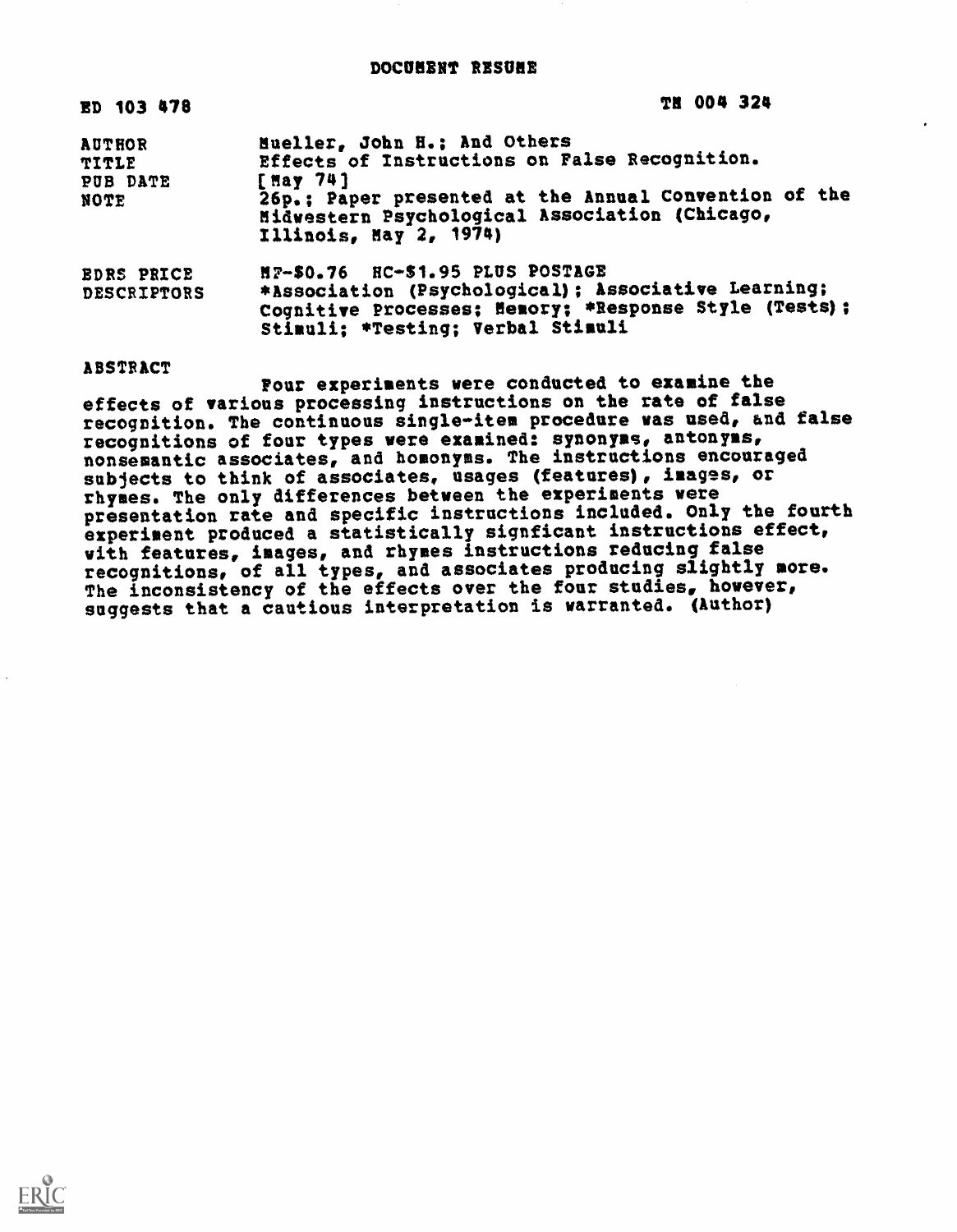$\begin{matrix} \mathbf{1} \end{matrix}$ 

Paper read at the annual meetings of the Midwestern Psychological Association, Chicago, May 2, 1974. BEST COPY NUNLABLE

EFFECTS OF INSTRUCTIONS ON FALSE RECCGNITION\*

John H. Mueller, Robert M. Yadrick, Edward J. Pavur, and Charlene Adkins

> U.S. DEPARTMENTOF HEALTH EDUCATION & WELFARE<br>NATIONAL INSTITUTE OF **NATIONAL INSTITUTE OF**<br> **ENDRETION AND REFACEMENT CONSIDERS**<br>
> THIS DOCUMENT HAS BEEN REPNO<br>
> DUCED EXACTLY AS RECEIVED FROM<br>
> THE PERSON OR ORGANIZATION ORIGINAL<br>
> STATED DO FOT NECESSARILY NEPNE<br>
> SENT OFFICIAL NATIONAL INST

University of Missouri, Columbia

## Abstract

Four experiments were conducted to examine the effects of various processing instructions on the rate of false recognition. The continuous single-item procedure was used, and false recognitions of four types were examined: synonyms, antonyms, nonsematic associates, and homonyms. The instructions encouraged Ss to think of associates, usages (features), images, or rhymes. The only differences between the experiments were presentation rate and specific instructions included. Cnly the fourth experiment produced a statistically significant instructions effect, with features, images, and rhymes instructions reducing false recognitions, of all types, and associates producing slightly more. The inconsistency of the effects over the four studies, however, suggests that a cautious interpretation is warranted.

بنسك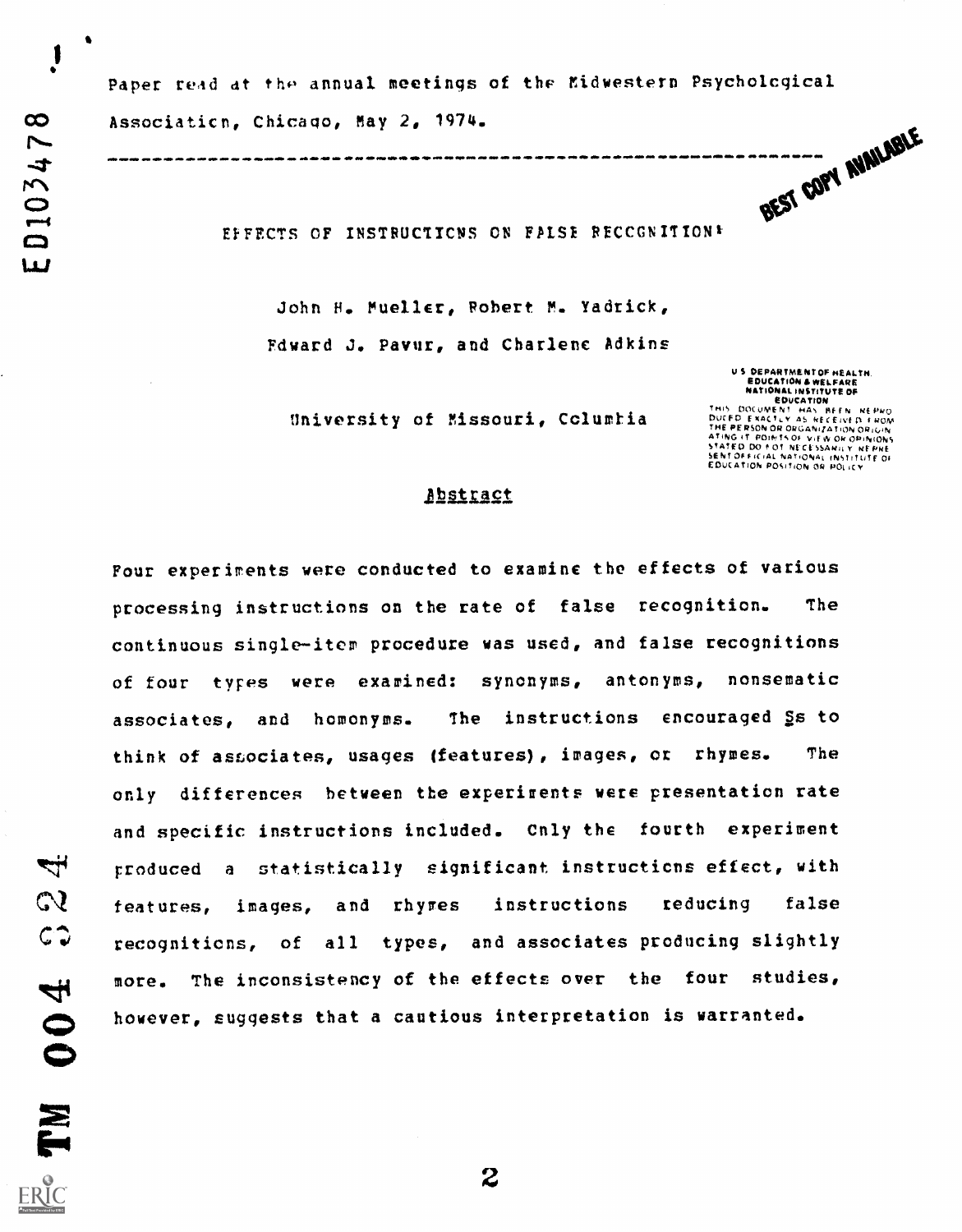Mueller, Yadrick, Pavur, 6 Adkins 2.

1

The present research involves the reccgniticn procedure where Ss must identify each word in a test list as "new" or "old" in terns of whether it was presented in a prior phase or earlier in the current list. False recognitions are said to have occurred when S incorrectly identifies a new word as previously presented (Underwood, 1965). When the word falsely recognized is related in some way tc a word actually shown before, e.g., JUMP-- LEAP, this is generally taken as evidence that 5 initially encoded the overlapping attributes. A question of theoretical interest is whether all such false recognitions are due to associative networks or to feature-tagging instead (e.g., Grossman E Eagle, 1970).

One approach to manipulating Ss' likelihood of processing particular features involves instructing Ss to utilize certain encoding strategies. For example, Hall (1969) observed that instructicns to think of wcrd associates increased the rate of false recognitions for word associates. However, Hall and Pierce (1972) found that such instructions reduced false recognitions, for both wcrd associates and rhymes. Cramer (1972) cbserved that "age-apptcpriate" instructions reduced phonemic and semantic false recognitions tot first and fifth graders. Relative to their learning (control) group, Elias and Perfetti (1973) observed that instructions to think of synonyms or associates generally reduced false recognitions, while thinking of rhymes increased most false recognitions. While these experiments involved separate study and test phases with single-item presentation in both phases, such strategies have been found to improve recognition performance when the test phase involves

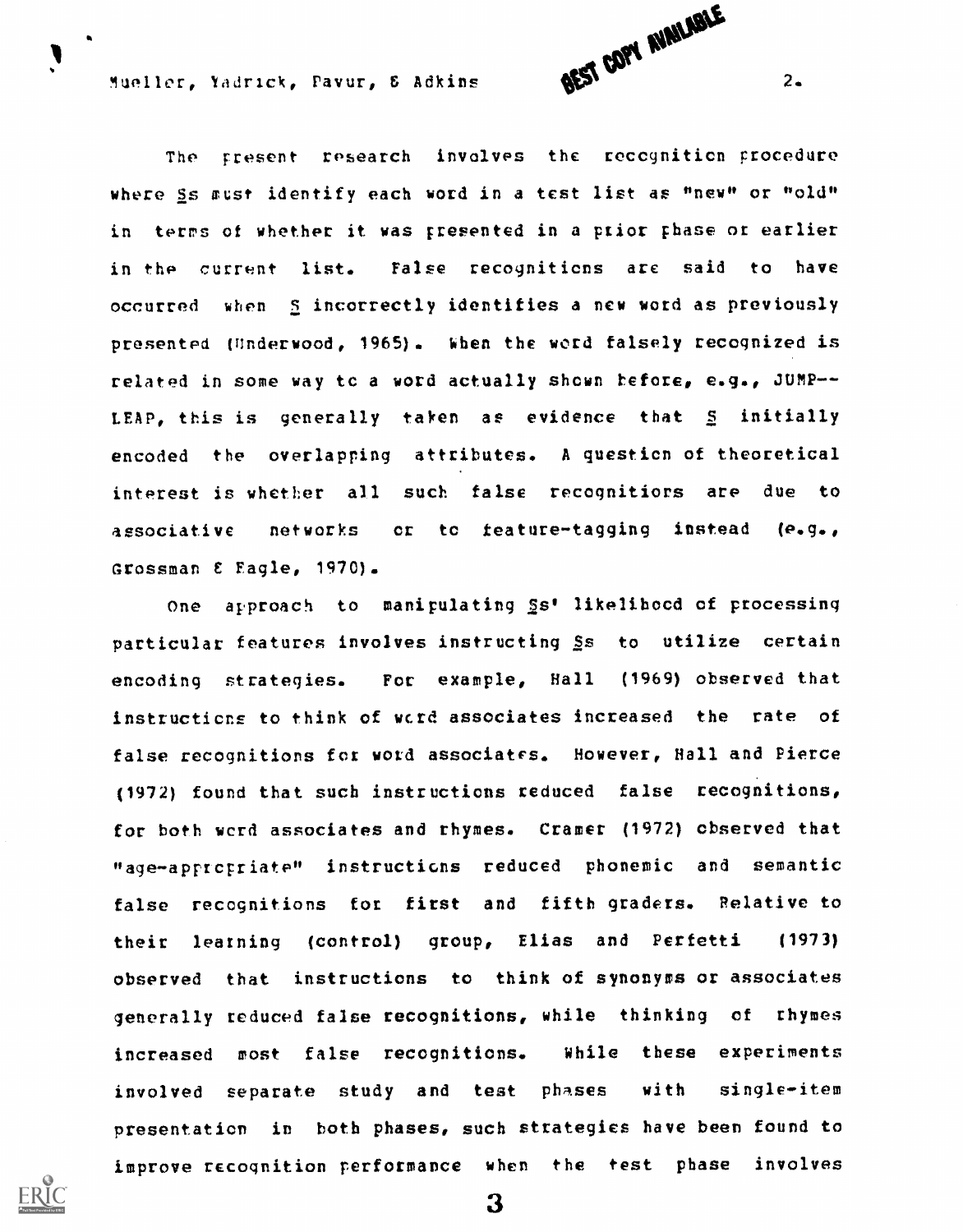multiple-item presentation (e.g., Cerrak, Schnorr, Buschke, b Atkinson, 1970; Light & Selhcrst, 1971).

However, no studies seem to have varied instructions in the original continuous single-item paradigm. It appeared initially that the extension would be straight-forward, over a year ago when we began this series of experiments, and in the interim some  $cf$  the studies cited above appeared tc keep this hope alive. However, cur success has been limited, and our colleagues have now suggested we stop depleting the subject pool!

#### Experiment I

The first experiment was conducted as a test of processing strategies in continuous single-item recognition memory. The theoretical alternatives of :mplicit-associative-respcnses versus feature-tagging indicated that strategies emphasizing these activities should be studied first. Furthermore, since these strategies might be expected to be differentially effective for specific intralist relationships, the type of possible false recogniticn was also varied.

## Materials

The list contained 6 cases of synonymity, 6 cases of antonymity, and 6 cases of associations without otvious semantic connection; these three types were equated in terms of average associative strength. The range of associative strength was from <sup>a</sup> probability of 0.20 tc 0.82, and certain analyses involved pooling 2 items from each semantic type into high, medium, and low associative strength groupings. In addition, 6 cases of homonymity were included; while associative relationships could



4

أوجه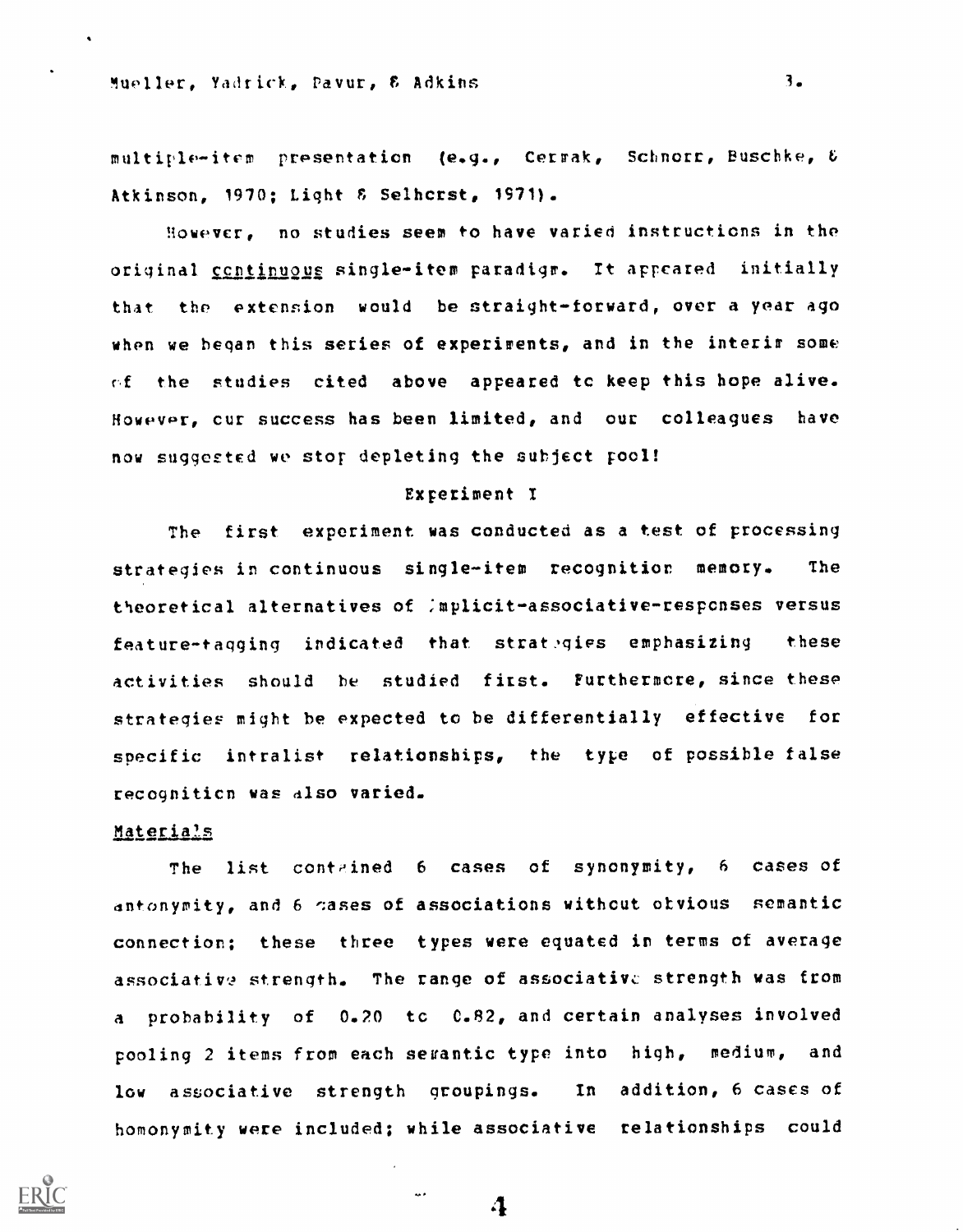## Mueller, Yadrick, Pavur, & Adkins 4.

not be checked in the ncrms for these, there appeared to he minimal ccnnections.

Each critical stimulus was repeated once, at a lag of approximately 12 items. The experimental (F) words followed the repetition of the critical stimulus at a lag of about 25 items. The contrcl (C) words immediately preceded the E words half of the tire, and followed them half of the time. The C words were chosen so as to approximately match the E word in teems of such attributes as frequency, number of syllables, judged concreteness, etc. Filler items were added to the list for <sup>a</sup> total of 160 items. The first four items were tillers, and onethird of the fillers were repeated once, and another third were repeated twice.

#### Procedure

The list was presented visually at a 5-second rate to a large group. This rate seemed about as fast as Ss could look up and down to mark their answer sheets. The special instructions were implerented via cover sheets, and an example was given in each case. one-third of the 60 Ss were instructed to think of associates to each item, and one-third were told to think of brief definitions fcr different usages (dictionary meanings) of, each word. In the latter case, the word "features" was not explicitly used. The remaining  $\S$ s received no special instructions.'

#### Results

The results were analyzed in an Instructions (none, associates, features) <sup>X</sup> Type (synonym, antcnym, homonym, associate) X Word (E, C) analysis of variance. Figure <sup>1</sup> presents

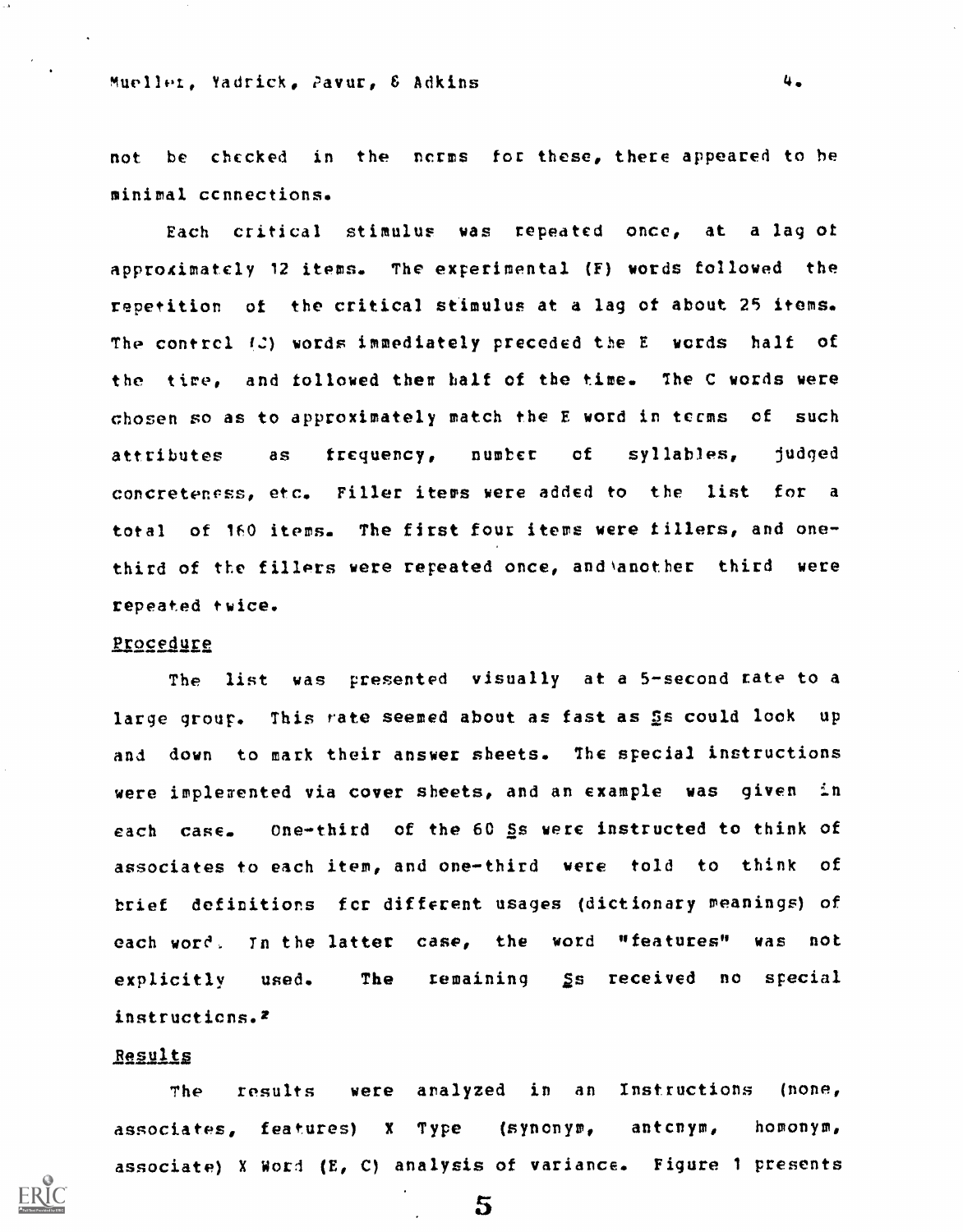the average number of false recognitions by instructions (maximum <sup>=</sup> 24). There was <sup>a</sup> marginally significant effect due to strategies, as thinking at associates reduced the false recogniticr. rate  $[E \ (2,57) = 2.45, p < .10]$ , but there was no Instructions X Word interaction  $[f] < 1$ , ncr any other interactions in.olyinq instructions (Fs <sup>&</sup>lt; 1]. Of course, the overall F/C word difference was quite significant  $[E - (1, 57) =$  $26.81, p \le .001.$ 

Figure <sup>2</sup> shows the average false recognitions by type of relationship (maximum =  $6$ ). There was a significant types main effect [ $E$  (3,171) = 2.80,  $E \le .05$ ], which seemed to reflect the slightly higher rate with nonsematic associates. However, the Type X Word (E/C) interaction wes not significant  $f \leq 1$ ].

Figure <sup>2</sup> also presents the average number of false recognitions by associative strength, excluding homonyms. Substituting Strength as <sup>a</sup> factor in place cf Type in the analysis revealed a significant strength main effect  $[E(2,114) =$ 3.05, 2 <sup>&</sup>lt; .C5], as there were more false recognitions for the strong associates compared tc the weak and intermediate ones. 9owever, there was no interaction with either instructions (F  $(2,57) = 1.43$  or E/C word  $[E \le 1]$ .

Insert Figures  $1 8 2$  about here 

## **Discussion**

The results of this first experiment "were encouraging". while the instructions effect was only marginally significant, it did appear that the associates strategy right reduce false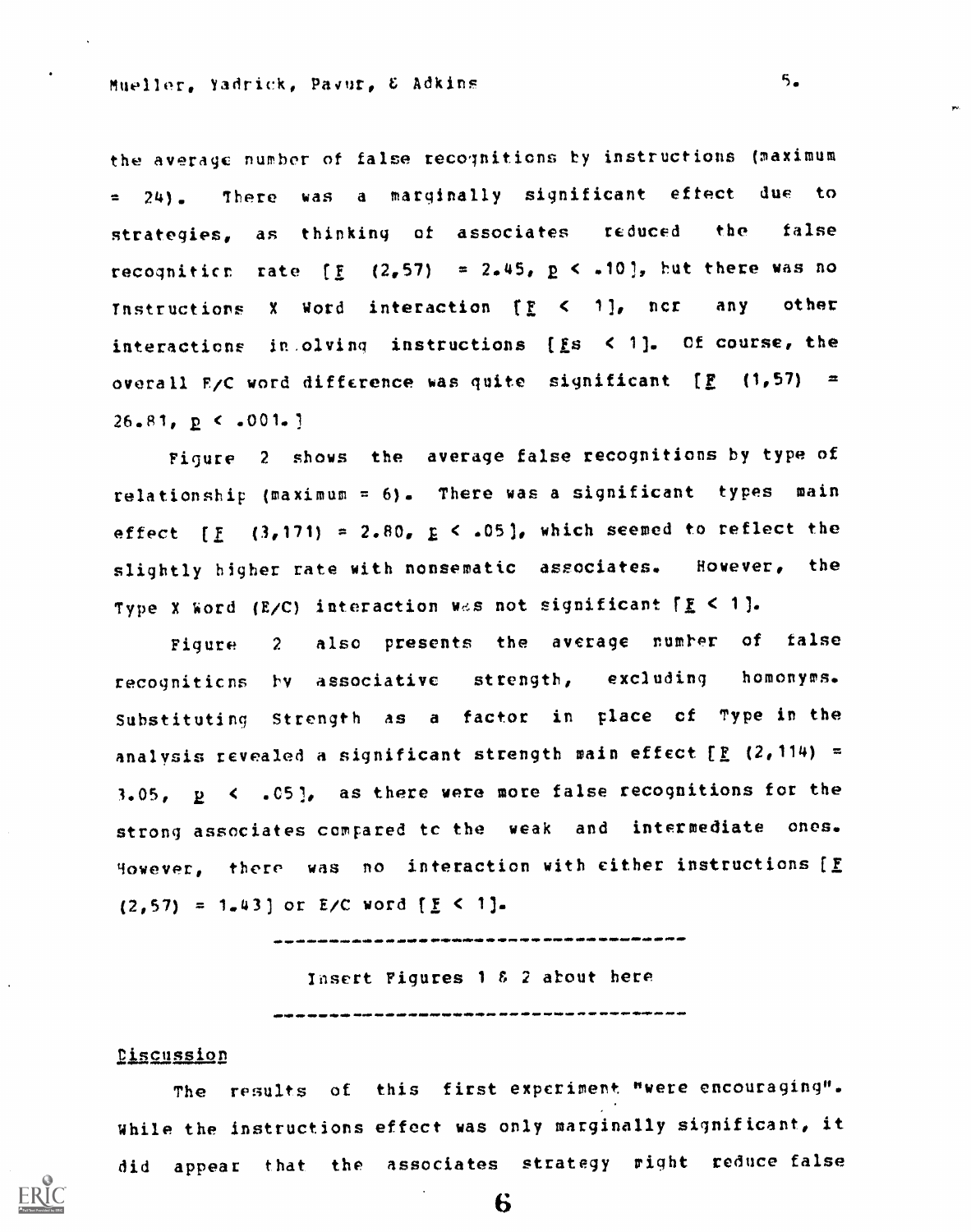recognitions. It occurred to us that the intrcducticn of instructions via the cover sheet technique might have left soma subjects without complete understanding of the strategy, The instructicrs and examples seemed quite clear, but we decided to replicate the experiment running Ss individually.

## Experiment TI

The second experiment was a replication of the first, using the same list, with the following procedural changes. The 60 Ss wore run individually, using the same instructions and examples as before. In this case, the Ss responded by pressing either the left or right side of the split-screen module of a Lehigh Valley Human Test System.3 Since this mode of responding did not involve looking up and down to mark answer sheets, we reduced the presentaticn rate to 3 sec. per item.

#### Results

The Instructions X Semantic Type X Word (E/C) analysis again revealed a marginally significant instructions rain effect [F  $(2,57)$  = 2.81,  $p$  < .10]. As Figure 3 shows, however, the associates strategy now produced more rather than fewer false recogniticns! As before, there were nc interactions with instructions [Es < 1.59].

Figure 4 presents the false recognitions by semantic type and associative strength. There was no main effect for semantic types  $[\underline{F} (3,171) = 1.85]$ , but the Types X Word (E/C) interaction was significant  $f_E$  (3,171) = 3.82,  $p < .025$ ]. This interaction seemed tc reflect the smaller difference between E and C words for antonyms.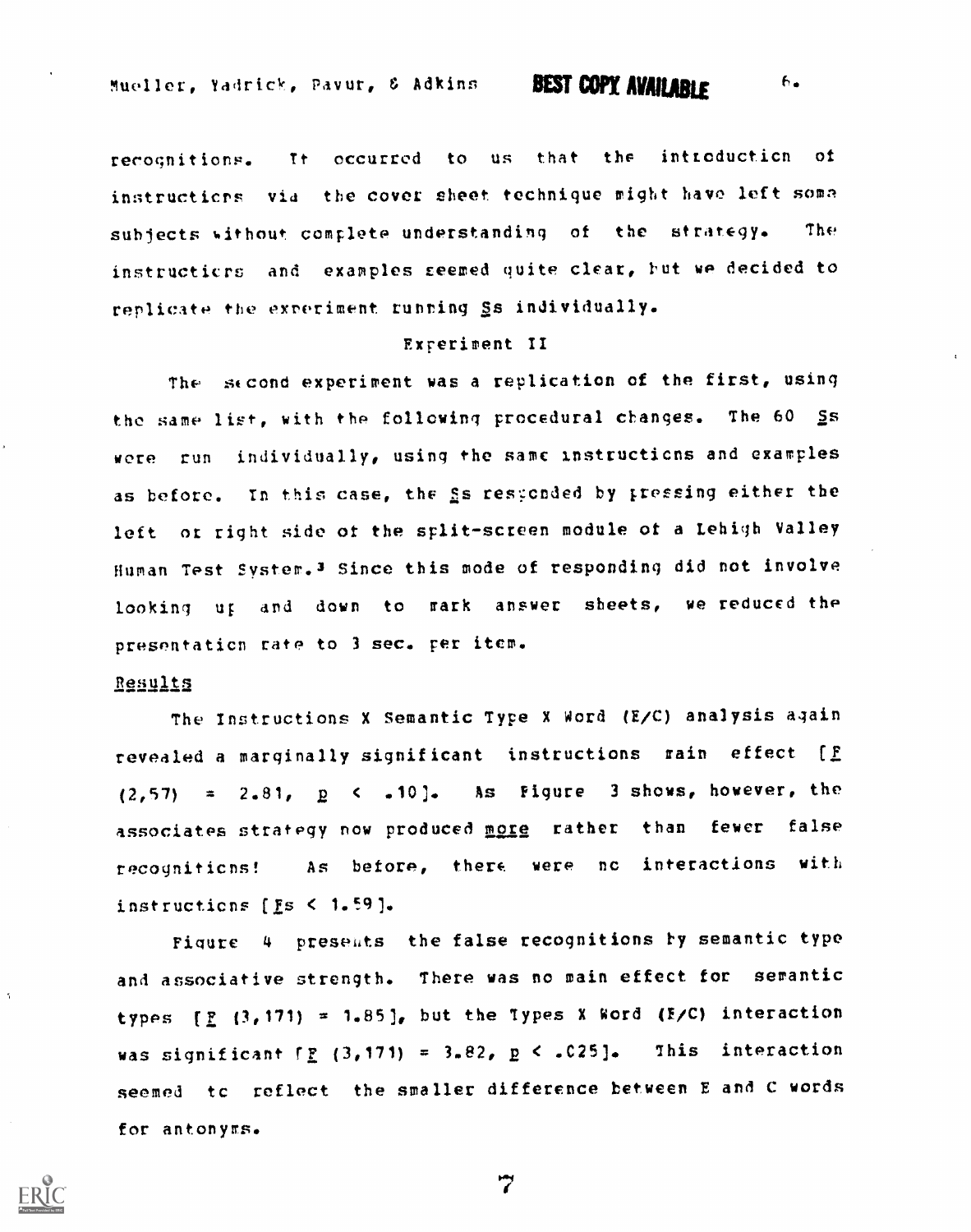The analysis by associative strength revealed a significant strength main effect as before  $\left[\frac{F}{L}\right]$  (2,114) = 3.94,  $E \le 1.05$ ], but no interactions with associative strength.

> Insert Pigures  $3/6/4$  and here

## Discussion

The results of the second experiment "were puzzling".4 Whereas there tad been a tendency in Experiment I for the associates strategy to redace false recognitions, in Experiment II the opposite was true. Both results were present only at marginal levels of significance, and thus the "discrepancy" may signify rcthing.

#### Experiment III

Although the change in presentaticn rate was incidental, in view of the change in the results, we decided tc examine this factor further. Subjects might certainly he less able to utilize their strategies at more rapid rates. The third experiment added a more specific strategy, a group told to think of images for the words, but otherwise simply replicated the first two experiments at two different presentaticn rates. Sixty-eight Ss were run at a 1-sec. rate of presentatior, and 68 at a 6-sec. rate. Other procedures were comparable to the previcus studies, with the Ss run in large groups.

#### Results

The analysis of false positive responses ty semantic types revealed no main ettect of instructions nor any interactions with instructicns [Fs <sup>&</sup>lt; 1]. As Figure 5 shows, there was a main

 $\mathbf{z}$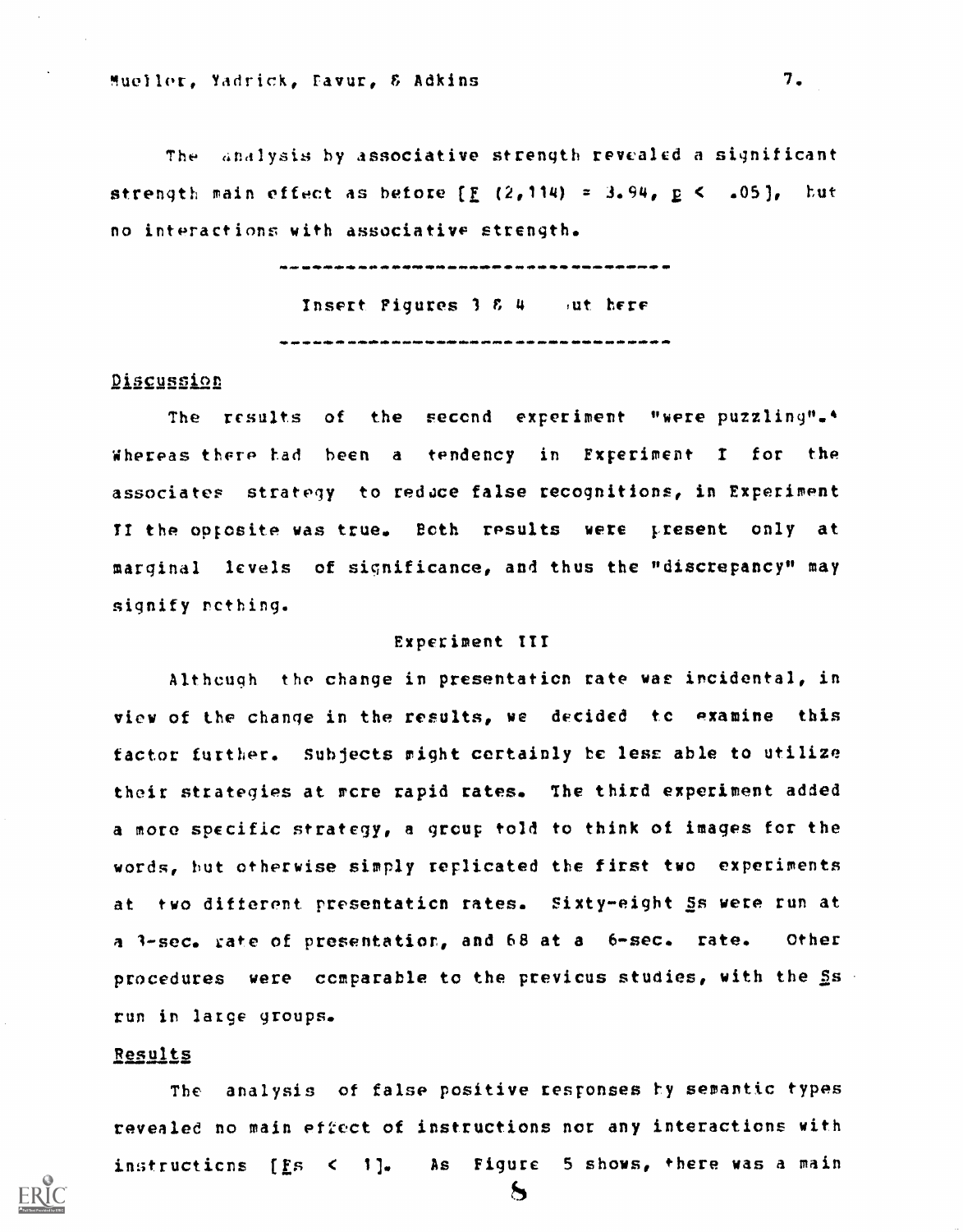#### Mueller, Victick, Pavur, & Adkins

effect due to rate  $\left[\frac{F}{2}\right]$  (1,128) = 3.06,  $E \le .10$ , but rate did not interact with instructions  $[\frac{1}{2} \leq 1]$ .

 $9 -$ 

Figure 6 shows the false positives by semantic type. The word (E/C) rain effect was significant as before  $f_E$  (1,128) = 87.23,  $p \le 1001$ , and this factor interacted with both rate [F] (1,128) = 3.13,  $E \le .10$ ] and semantic tyre [E(3,384) = 5.44,  $E \le$ .0011. The interaction with rate reflects improvement at the slower rate primarily on the E words, rather than the C words. The interaction with type again seemed to indicate the smaller difference hetween E and C words for antonyms.

Figute 7 presents the aralysis by associative strength. The main effect of associative strength was significant  $\left[\frac{p}{2}, 256\right]$  = 10.03,  $p \le 10011$ , as both the strongest and weakest associates produced somewhat more false positives. However, the Strength <sup>X</sup> Word (E/C) interaction was not significant  $[E \leq 1]$ , nor were the Strength X Rate or Strength X Rate X Word interactions [Es < 1.49).

Insert Figures 5, 6, 7 about here 

#### Discussion

The third experiment did nct indicate a simple resolution in terms of rate of presentation. The strategy effects were quite small, even at the slower rate. The added group, images, was not notably different from the others. Several possible interpretations seemed feasible at this point, tut we decided to try one more experiment.

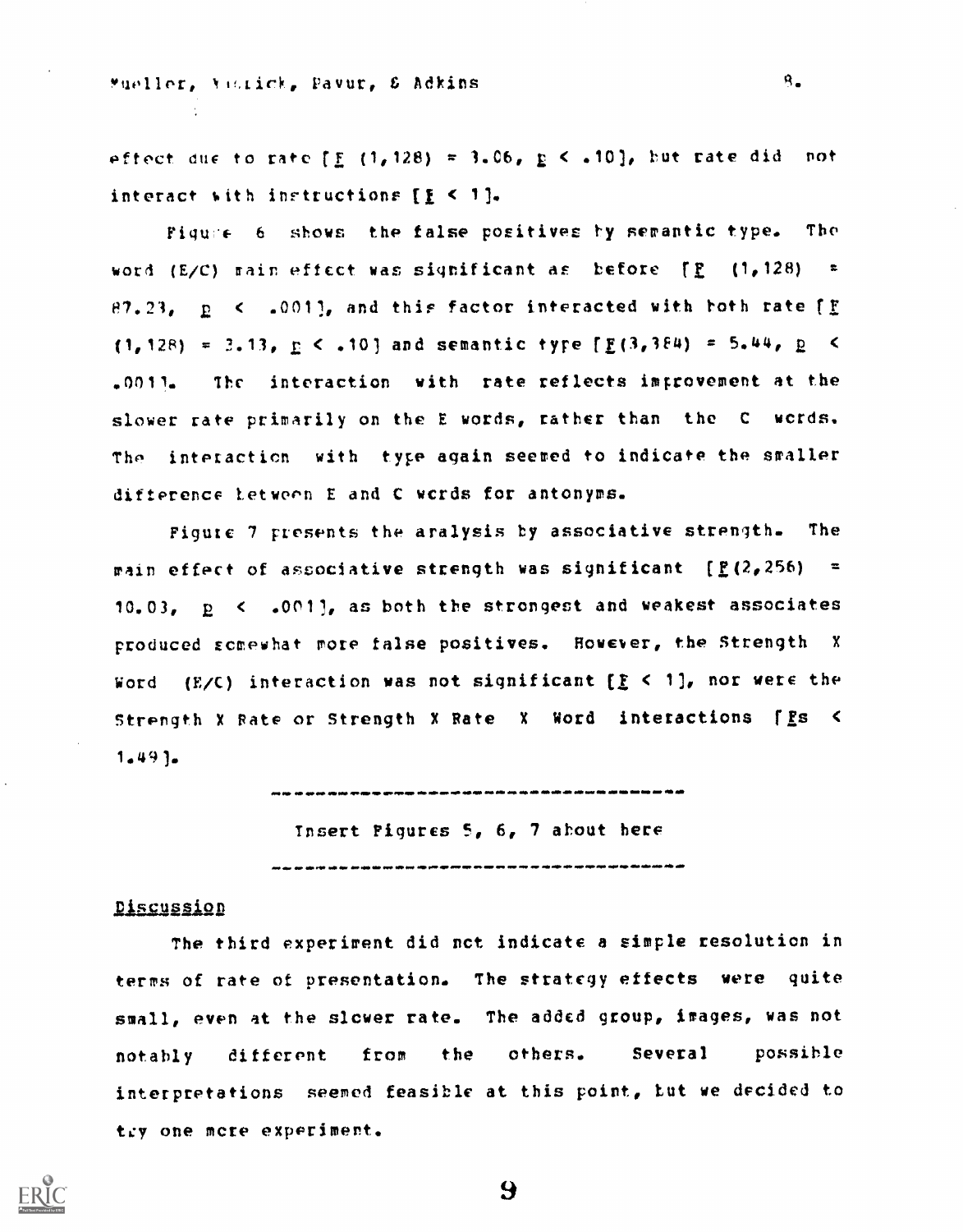#### Experiment IV

The previous studies had all used encoding strategies which basically emphasized semantic content (except tct perhaps the images strategy). It seemed possible that the absence of effects might be due to the underlying homogeneity of the strategies, coupled with the fact that gs in the control group probably were emphasizing meaning as well. Thus we conducted the same basic experiment at a 6-sec. rate of presentation, with an additional group which was told to think of similar sounding words or rhymes. It seemed that this might correspond to a "shallower" encoding (Craik 6 Lockhart, 1972), and that this group might show generally fewer semantic false recognitions, with especially high homonym false recognitions. Except for the addition of this group, Experiment IV essentially replicated the 6-sec. part of Experiment III with 100 new subjects.

## Results

The Instructions <sup>X</sup> Type <sup>X</sup> Word (E/C) analysis of false positives revealed a significant main effect due to instructions  $[\underline{F}$  (4,95) = 4.07,  $\underline{p}$  < .005]. Figure 8 shows that the associates group was a little worse than the control, while all other instructicns were better than the control group. However, there were no interactions with instructions [Es < 1.10], including no evidence that the rhymes group made more false positives en the homonyms.

The false positives by semantic type are shown in Figure 9. Although synonyms appeared to produce a few more false positives, the main effect of semantic type was not significant [E (3,285) =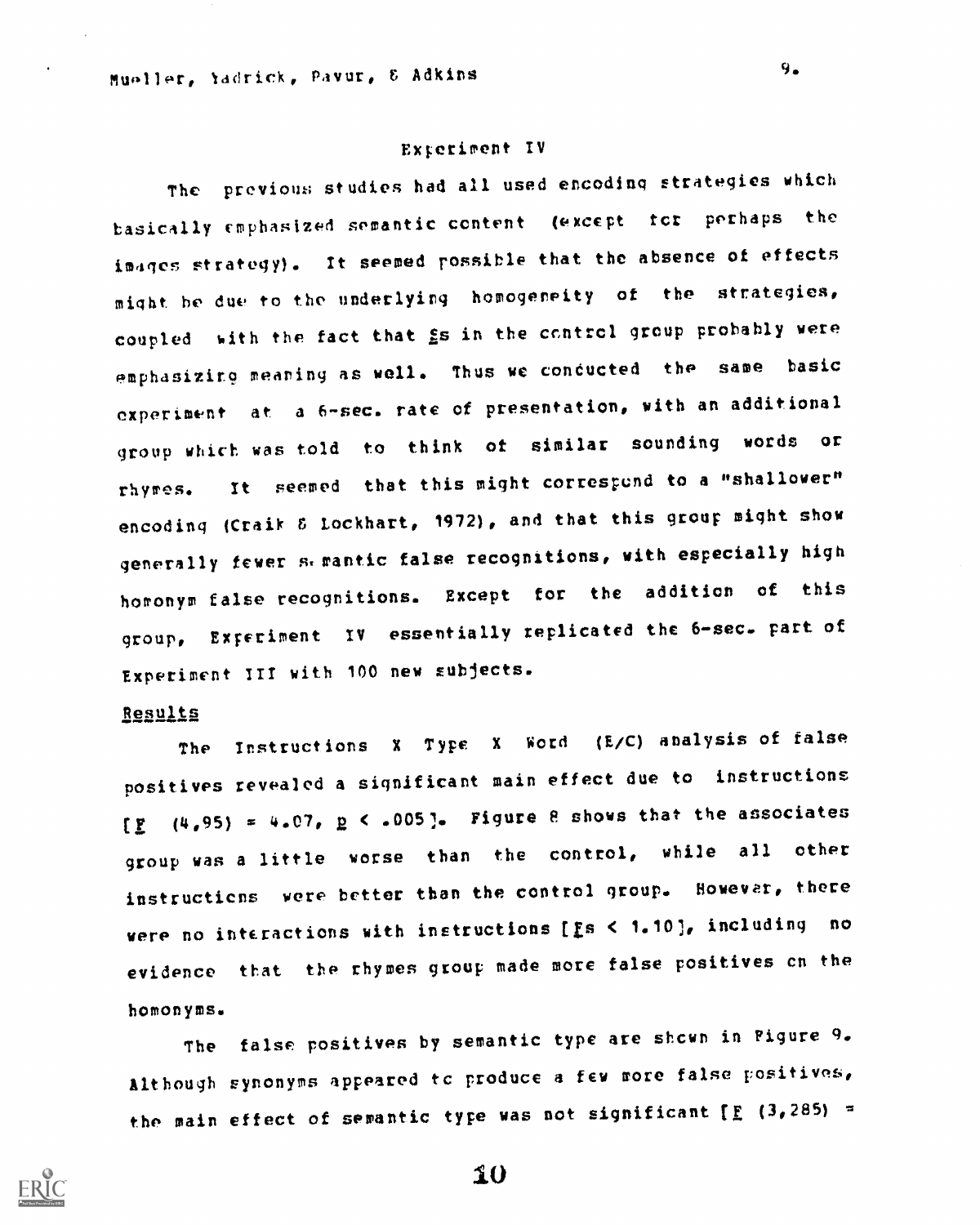1.37], nor was the Type X Word (E/C) interaction  $\mathbb{E}$  (3,285) =  $2.03$ ].

Figure 10 shows the number of false positives by associative strength. The strength main effect was significant  $E$  (2,190) = 5.38,  $\underline{p}$  < .025],  $\overline{w}$  the high probability associates produced more false positives than the moderate and low probability associates. There were no interactions involving associative strength, however, including the Strength X Word (E/C) interaction [E  $(2,190) = 1.88$ <sup>1</sup>.

> Insert Figures  $\theta_{\ell}$  9, 10 about here

#### Discussion

Experiment IV provided no real resolution of the problem. Though the strategies main effect did reach significance in this study, the pattern of results was not consistent with the earlier studies. For example, the associates groups in Experiments III and IV show both facilitation (Figure 5) and interference (Figure 8) at the same rate of presentation. The rhymes group did not add anything new to the overall picture. Actually, closer inspection of the results of Experiments I-III also reveals that the application of a "depth of encoding" analysis might be unproductive; e.g., the absence of a difference between homonyms and the otter types with semantic strategies.

## GENERAL DISCUSSION

Summarizing the present empirical results is not easy. The effect of instructions on false recognitions in continuous single-iter recognition is hardly clarified by this series of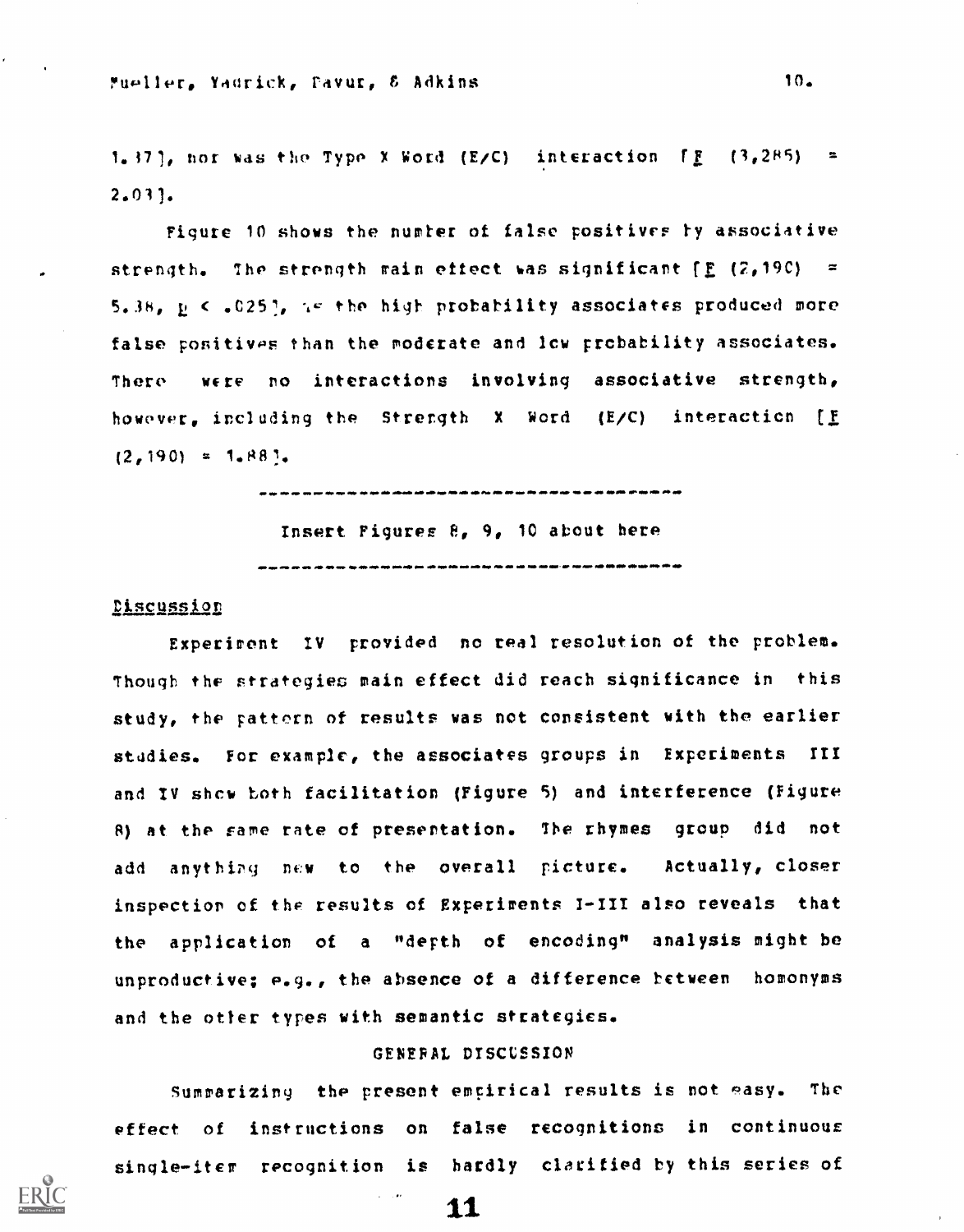studies. It may well be that the phenomenon in question cocurred at such a low rate (never greater than  $25\%$ , usually arcund  $15\%$ ) that instructions effects were bound to he limited (a "floor" effect).<sup>5</sup> Yet the critical problem here seems not the level of significance, but the atsence of a consistent <u>pattern</u> over all four experiments in terms of the directions of the effects. However, there are two differences hetween the present procedures and the separate study-test phase methodolcgy on the one hand and the multiple-item presentation procedure on the other hand which may be important also.

First, the lag between critical stiruli and the E words is generally such longer in the two-phase studies than it was here. Perhaps temporal lag has an important effect here, with confusions and thus the effect of strategics increasing with lag. That may he the reason that the strategies began to show facilitation at the slow rate in Experiment III, tut note that the 6-sec. conditions in Experiment III produced different effects in Fxperiment IV.

Secondly, the multiple-item procedure forces S to attend to distinguishing features of each grouping (e.g., Euschke & Lenon, 1969, but see Bruder & Silverman, 1972) , whereas that is not required with the single-item procedure. It has keen argued that this is the critical factor in multiple-item recognition (e.g., Kausler, 1S74), and it would seem less involved in single-item recognitics procedures. That is, S is not normally induced to attend to specific features in the single-item procedure, and apparently instructions simply will not substitute as effectively as the presence of a comparison item.

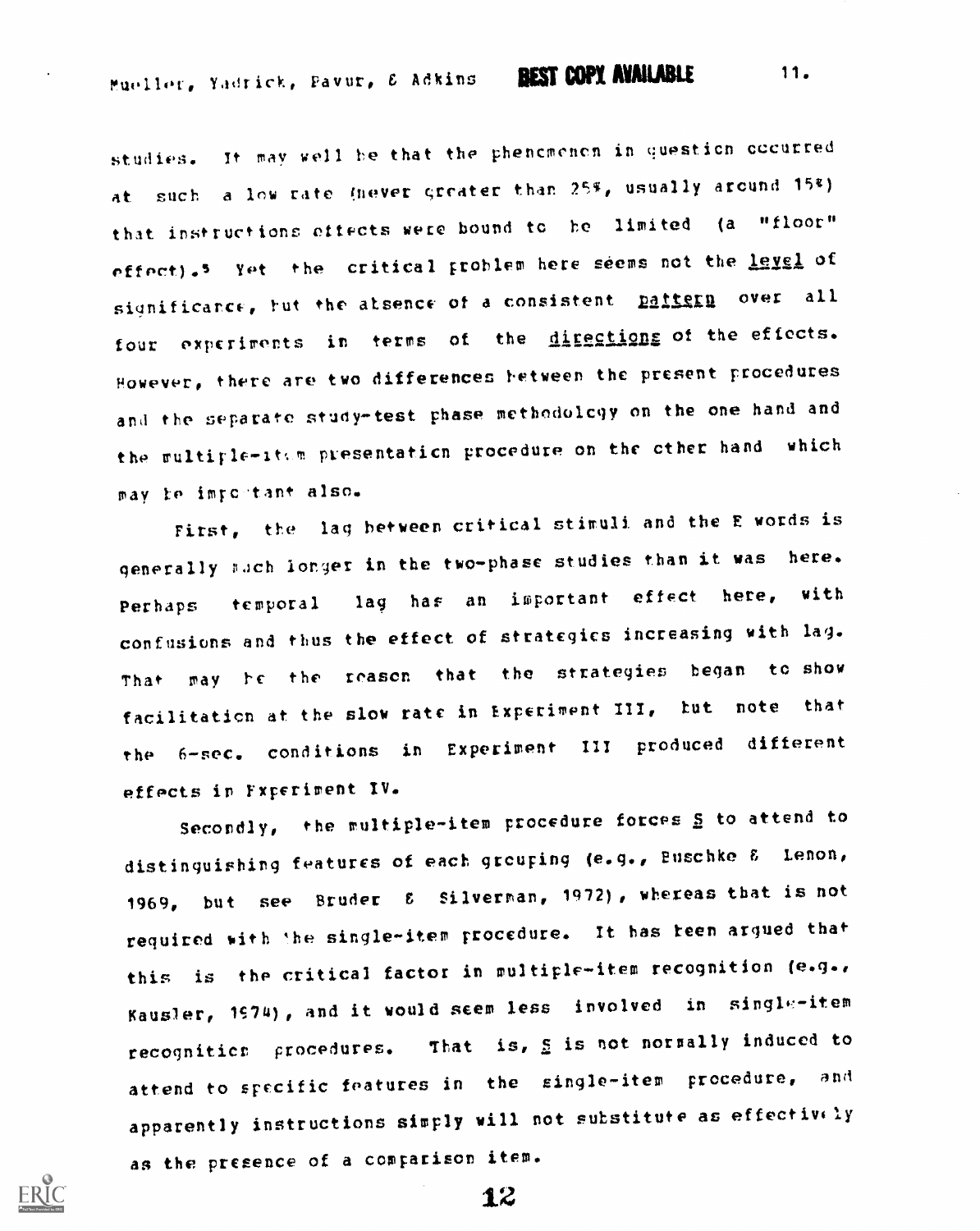#### REFERENCES

- Bruder, G., & Silverman, W. Effects of semantic and phonetic. similarity on verbal recognition and discrimination. Journal of Experimental Psychology, 1972, 94, 314-320.
- Buschke, H., & Lenon, R. Encoding homophones and synonyms for verbal discrimination and recognition. Psychonomic Science, 1969, 14, 269-27C.
- Cermak, G., Schnorr, J., Fuschke, H., 8 Atkinson, R. C. Recognition memory as influenced by differential attention to semantic and acoustic properties of words. Psychonomic Science, 1970, 19, 79-81.
- Craik, F. I. M., F. Lockhart, R. S. Levels of processing: A framework for memory research. <u>Journal of Verbal Learning</u> and Verbal Behavior, 1972, 11, 671-684.
- Cramer, P. <sup>A</sup> developmental study of errors in memory. Developmental Psychology, 1972, 7, 204-209.
- Elias, C. S., 6 Perfetti, C. A. Encoding task and recognition memory: The importance of semantic encoding. **Journal of** Experimental Psychology, 1973, 99, 151-156.
- Grossman, L., & Eagle, M. Synonymity, antonymity, and association in false recognition responses. Journal of Experimental Psychology,  $1970, 83, 244-248$ .
- Hall, J. W. Effects of three variations in.learning instructions on children's word-recognition performance. Journal of Educational Psychology, 1969, 60, 461-464.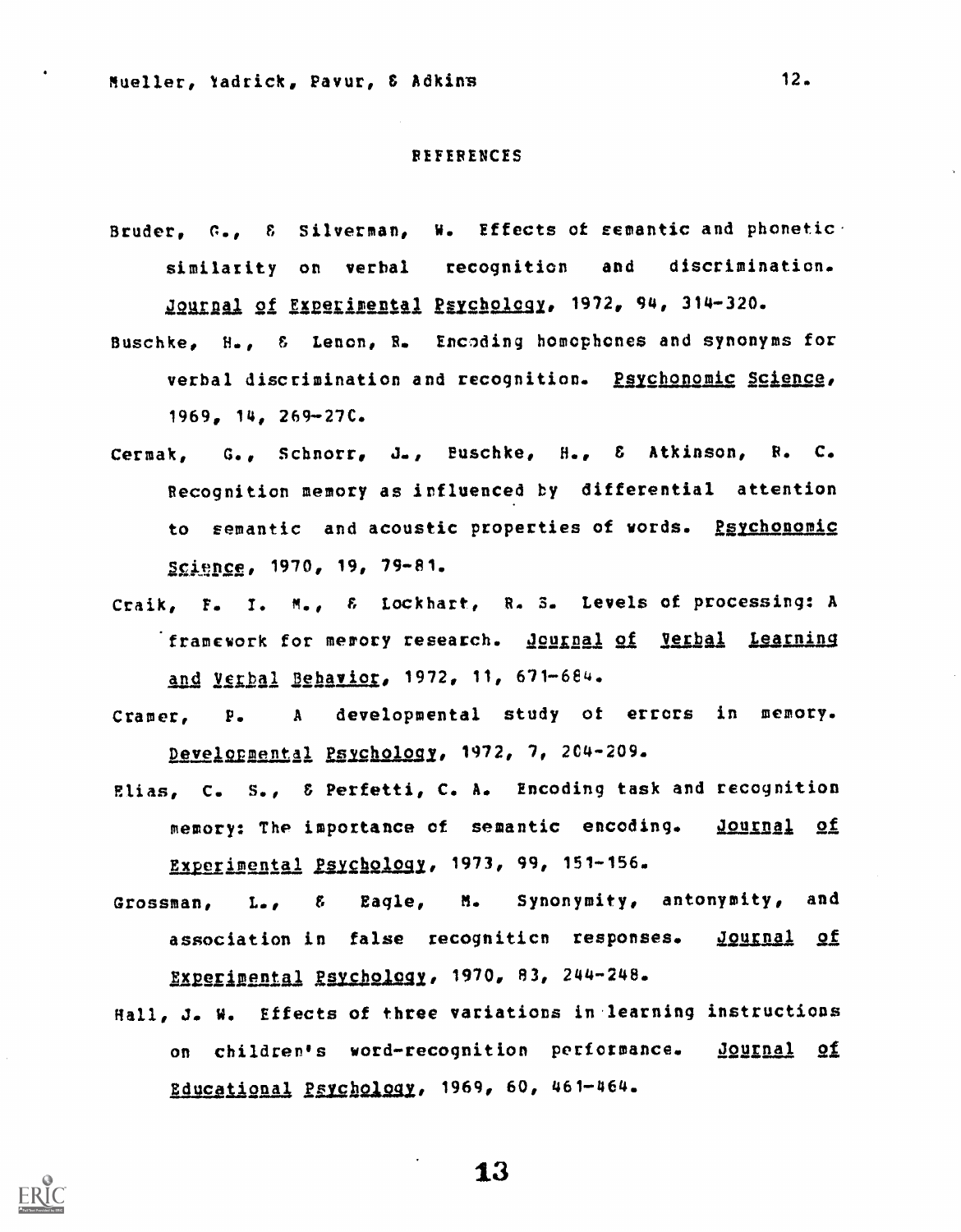- Hall, J. 1%., & Pierce, J. Recognition and recall as a function of variations in memory-encoding instructions. Paper read at the annual meetings of the Psychonomic Society, St. Louis, 1972.
- Kausler, V. H. Continuity of processes over variants of recognition learning. In R. L. Solso (Ed.), Theories of cognitive psychology: The Lovola symposium. Potomac, Md.: L. Erltaum Associates, 1974.
- Light, L., 6 Selhorst, S. Effects of activity during list study on recognition memory for words. Paper read at the annual meetings of the western Psychological Association, San Francisco, 1971.
- Underwood, B. J. False recognition produced by implicit verbal respcnses. <u>Journal of Experimental</u> Psychology, 1965, 70,  $122 - 129$ .



1.1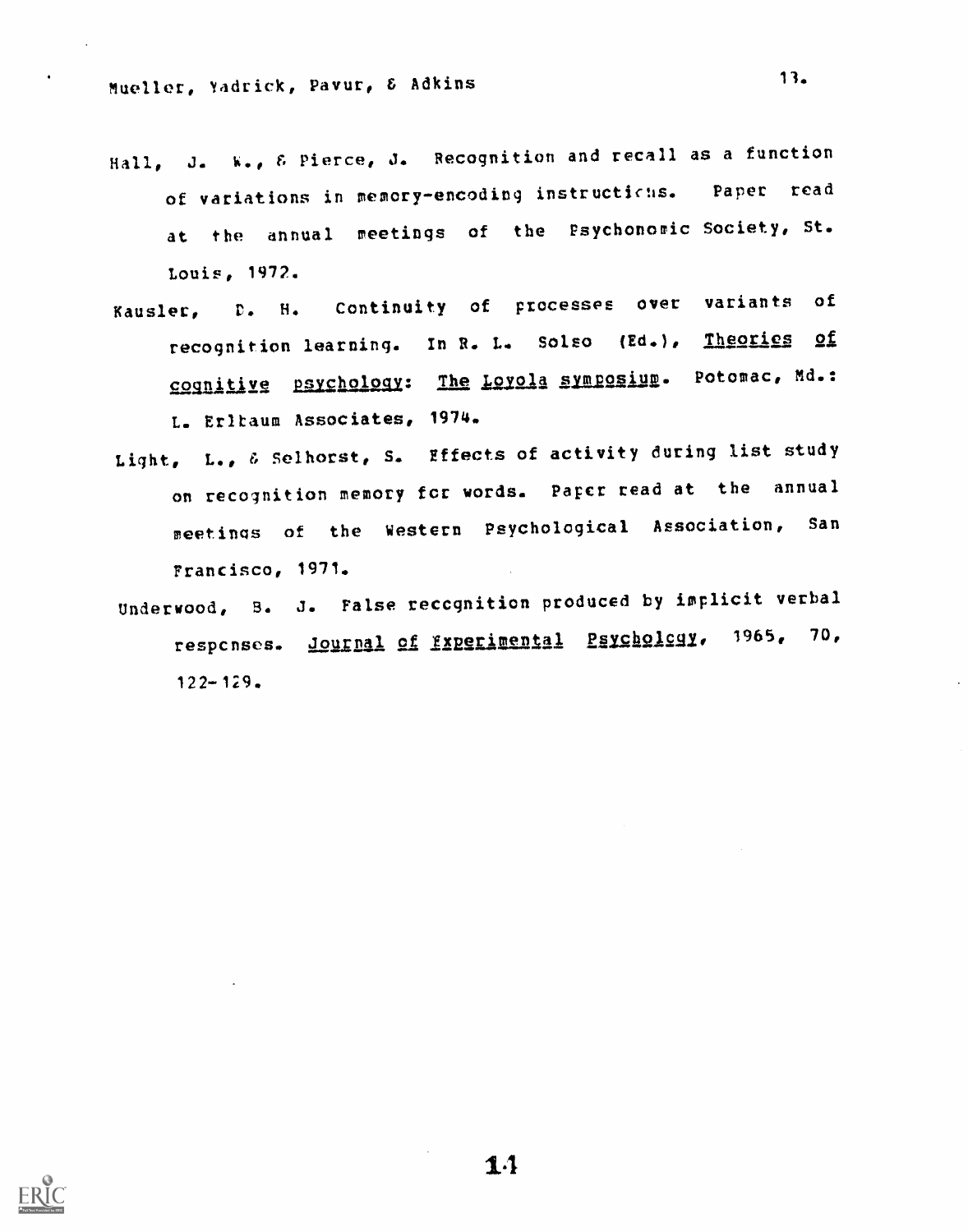#### FCCTNOTES

- 1. The authors would like to acknowledge the encouragement of Donald Kausler, which kept this series of experiments going after Experiment II, and even after Experiment III; however, nothing seems sufficient to warrant Experiment V!
- 2. This neutral baseline seems advisable, though several studies have assumed that instructions to "just repeat" the word will suffice. It seems possible that the instructions to just repeat might actually interfere, producing an artificially low baseline group.
- 3. In addition, S stated a number from 1 to 5 to indicate his degree of confidence. These data, and response latencies, were analyzed also, and revealed little not apparent in the yes/no data. Thus they will not be reported here.
- 4. As it turned out, running the §s individually simply resulted in larger error variance, and not <sup>a</sup> more significant instructions effect. In both experiments the 2s were asked to rate the effectiveness of the strategies after the last item, on a scale from <sup>1</sup> to 7, and there were no apparent differences between the two studies on this point. Thus the group procedure was used in the remaining experiments for efficiency.

 $14A$ 

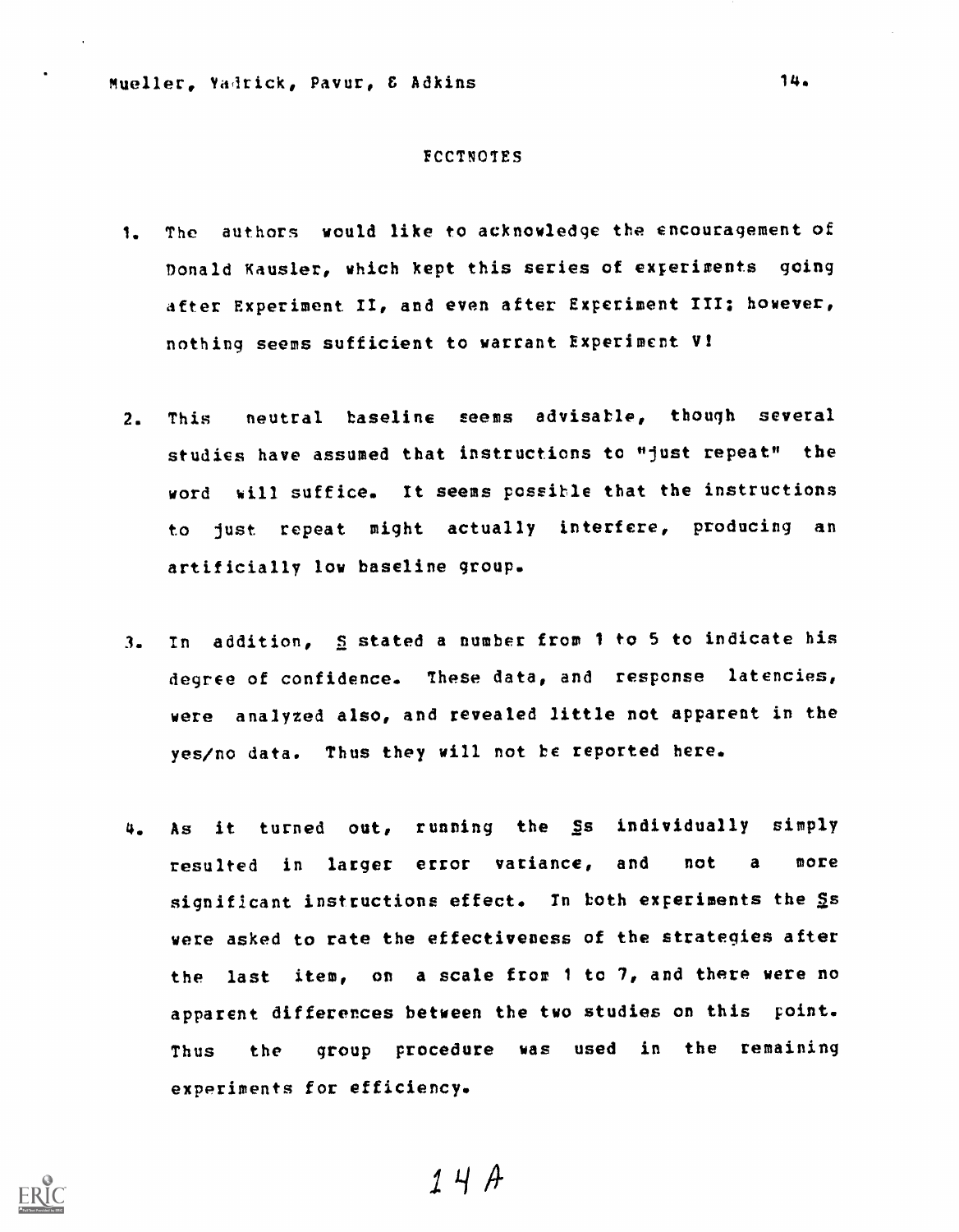## Footnotes, continued

5. The weak effect of instructions on false recognitions was also mirrored in the hit-rate data. For the items actually repeated in the test list, the main effects of instructions never exceeded the  $p < .10$  level, although the instructions usually improved hit rate slightly. In this case, since the hit rates were so high, i.e., 92-975 across conditions in the various studies, perhaps a "ceiling effect" is present.

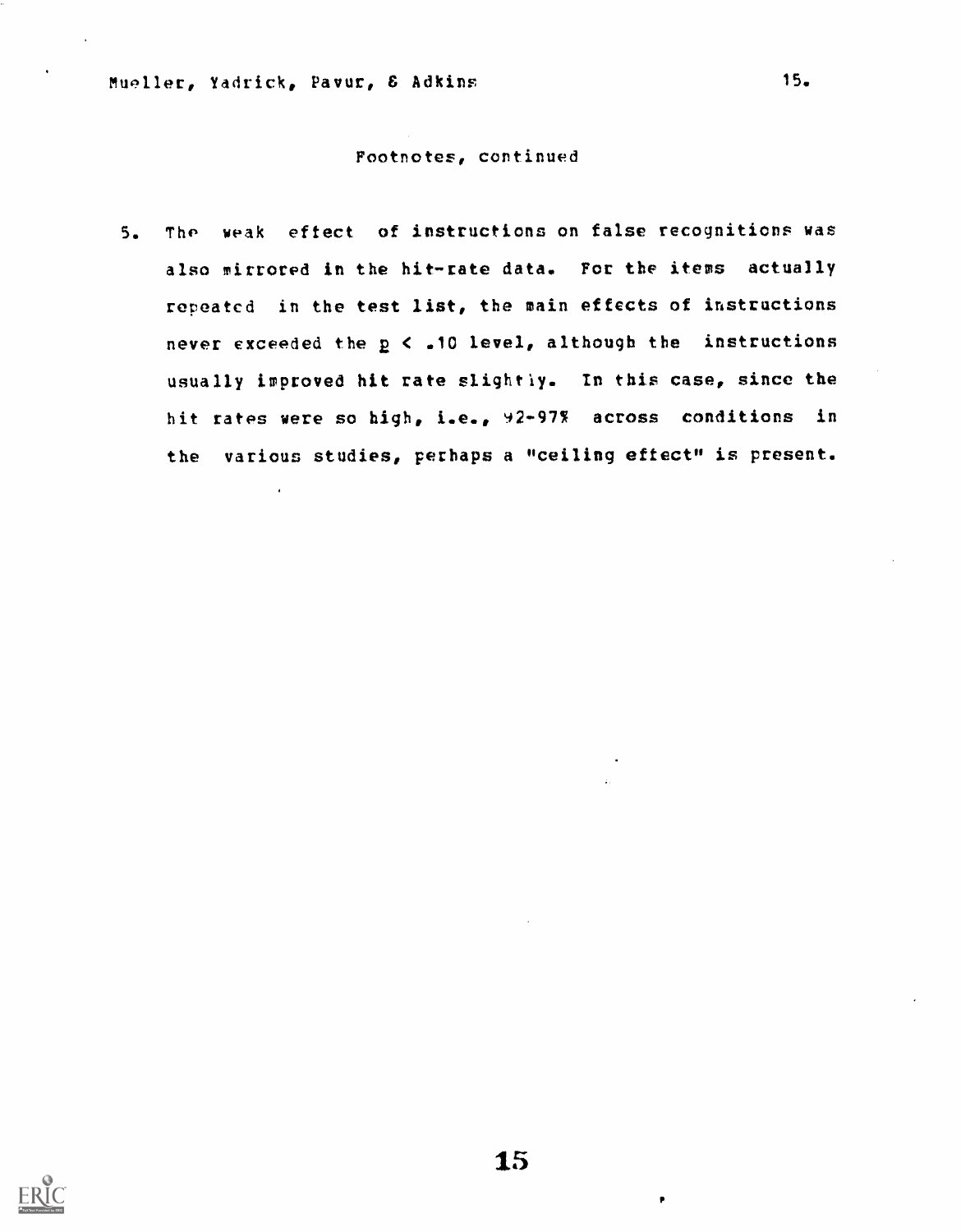#### FIGURE CAPTICNS

- Figure 1. Average number of false positives for experimental and contrcl words by instruction condition in Experiment I.
- Figure 2. Average number of false positives for experimental and control words by semantic type (top) and associative strength (bottom) in Experiment I.
- Figure 3. Average number of false positives for experimental and control words by instruction condition in Experiment TI.
- Figure 4. Average number of false positives for experimental and contrcl words by semantic type (top) and associative strength (bottom) in Experiment II.
- Figure 5. Average number of false positives for experimental and control words by instruction condition at each presentation rate in Experiment III.
- Pi:jure 6. Average number of false positives for experimental and contrcl words by semantic type at each presentation rate in Experiment III.
- Figure 7. Average number of false positives for experimental and contrcl words by associative strength at each presentation rate in Experiment III.

Figure S. Average number of false positives for experimental and contrcl words by instruction condition in Experiment IV.

- Figure 9. Average number of false positives for experimental and control words by semantic type in Experiment IV.
- Figure 1C. Average number of false positives for experimental and centrol words by associative strength in Experiment TV.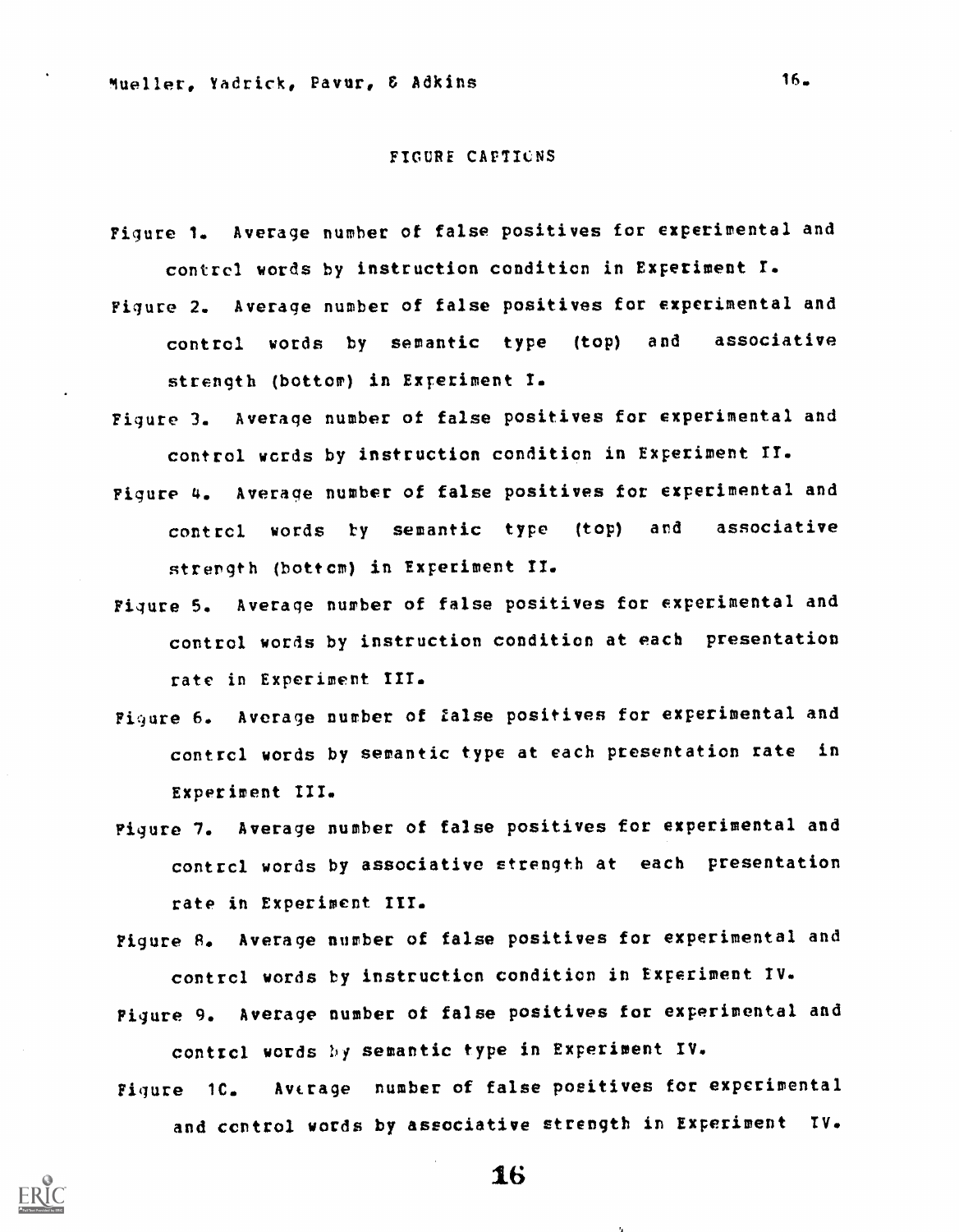

**INSTRUCTIONS** 

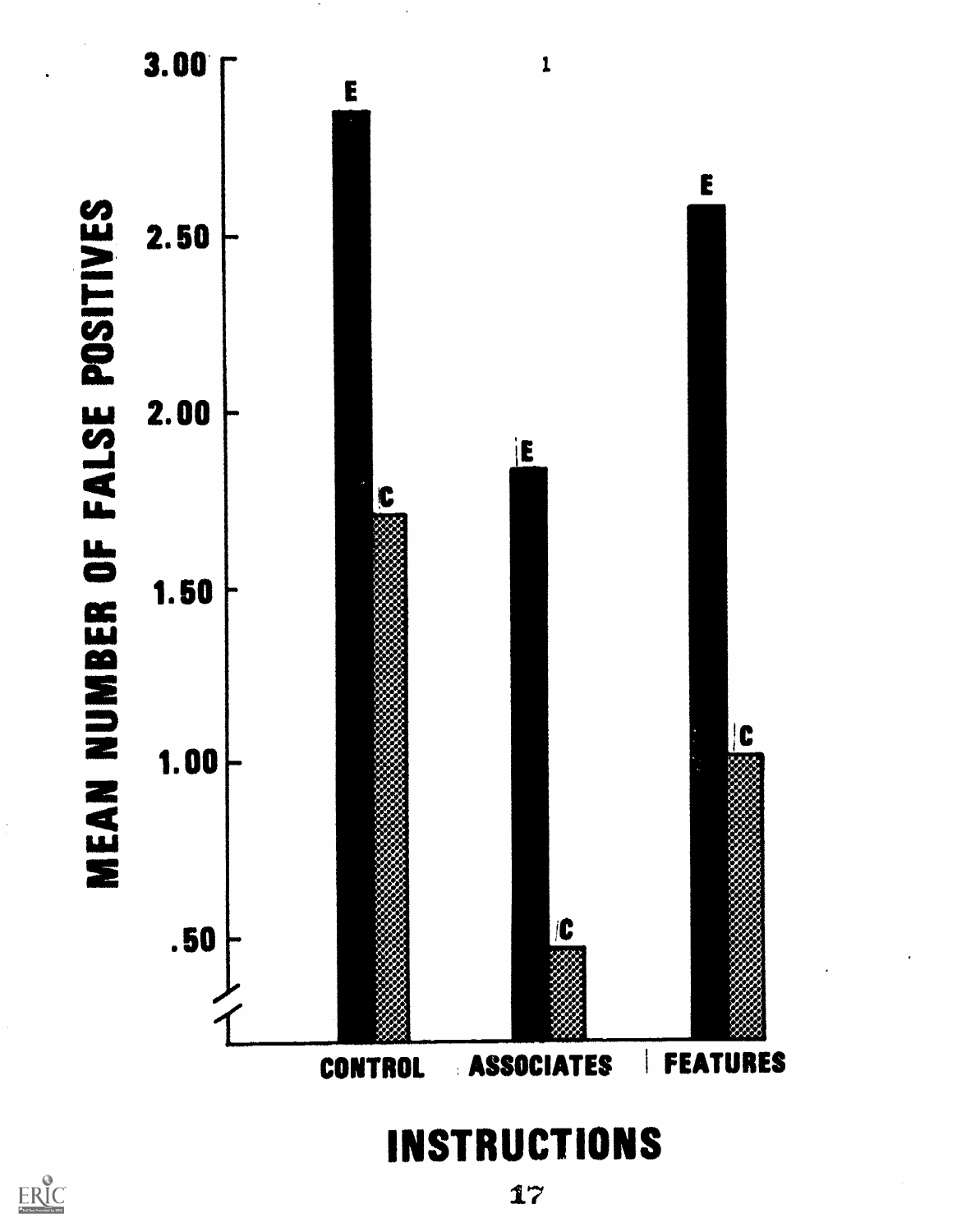

ERIC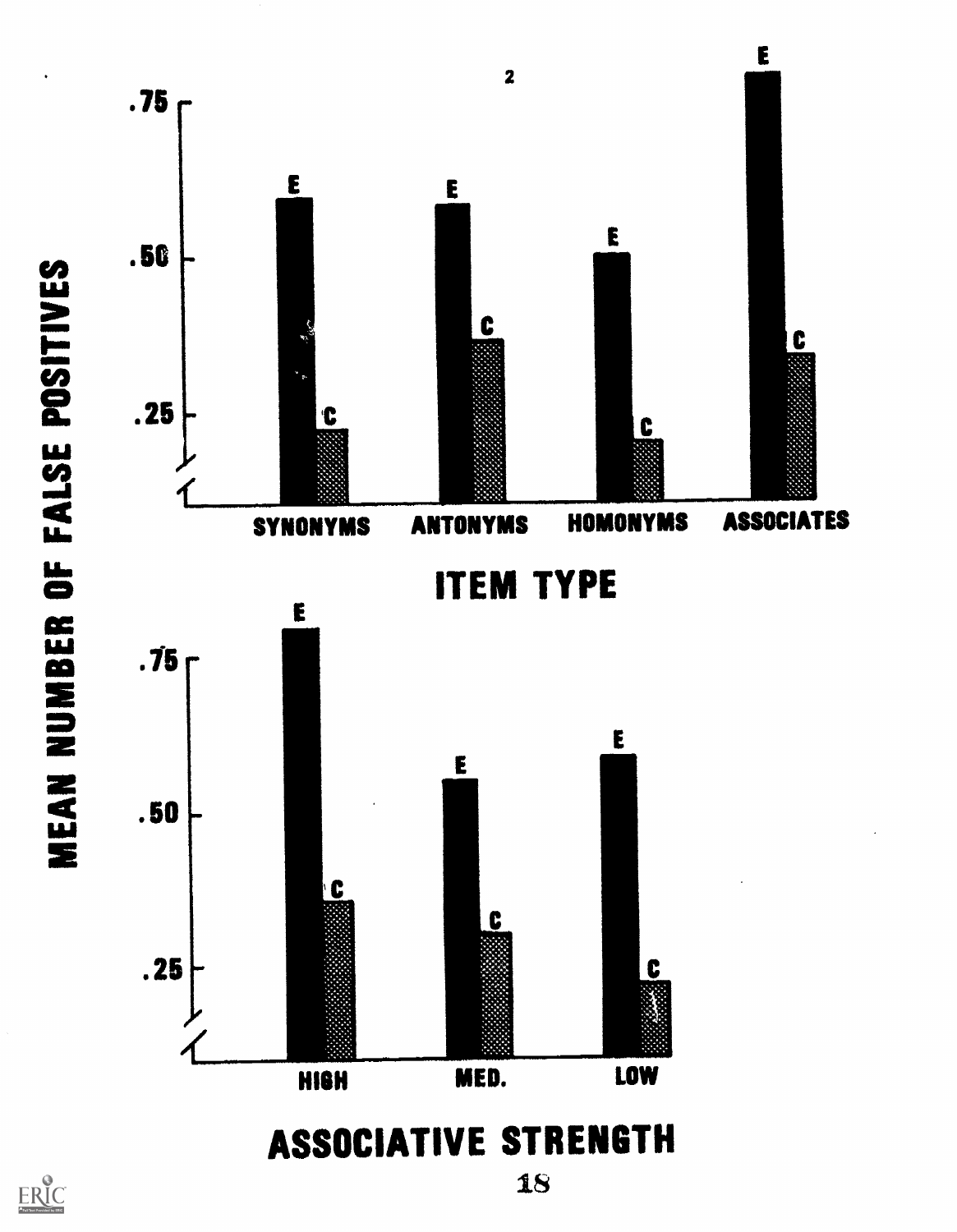



**INSTRUCTIONS**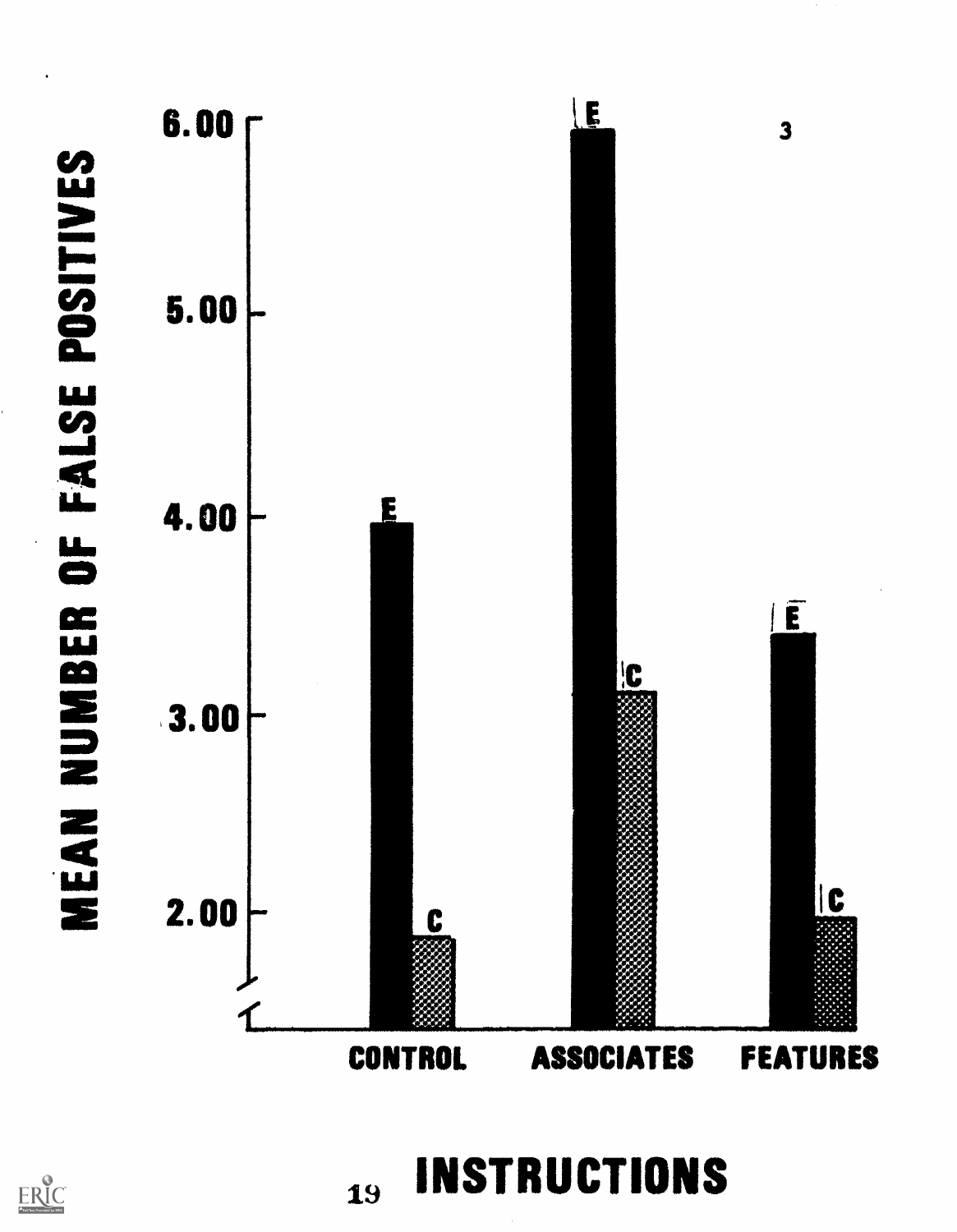

## ASSOCIATIVE STRENGTH

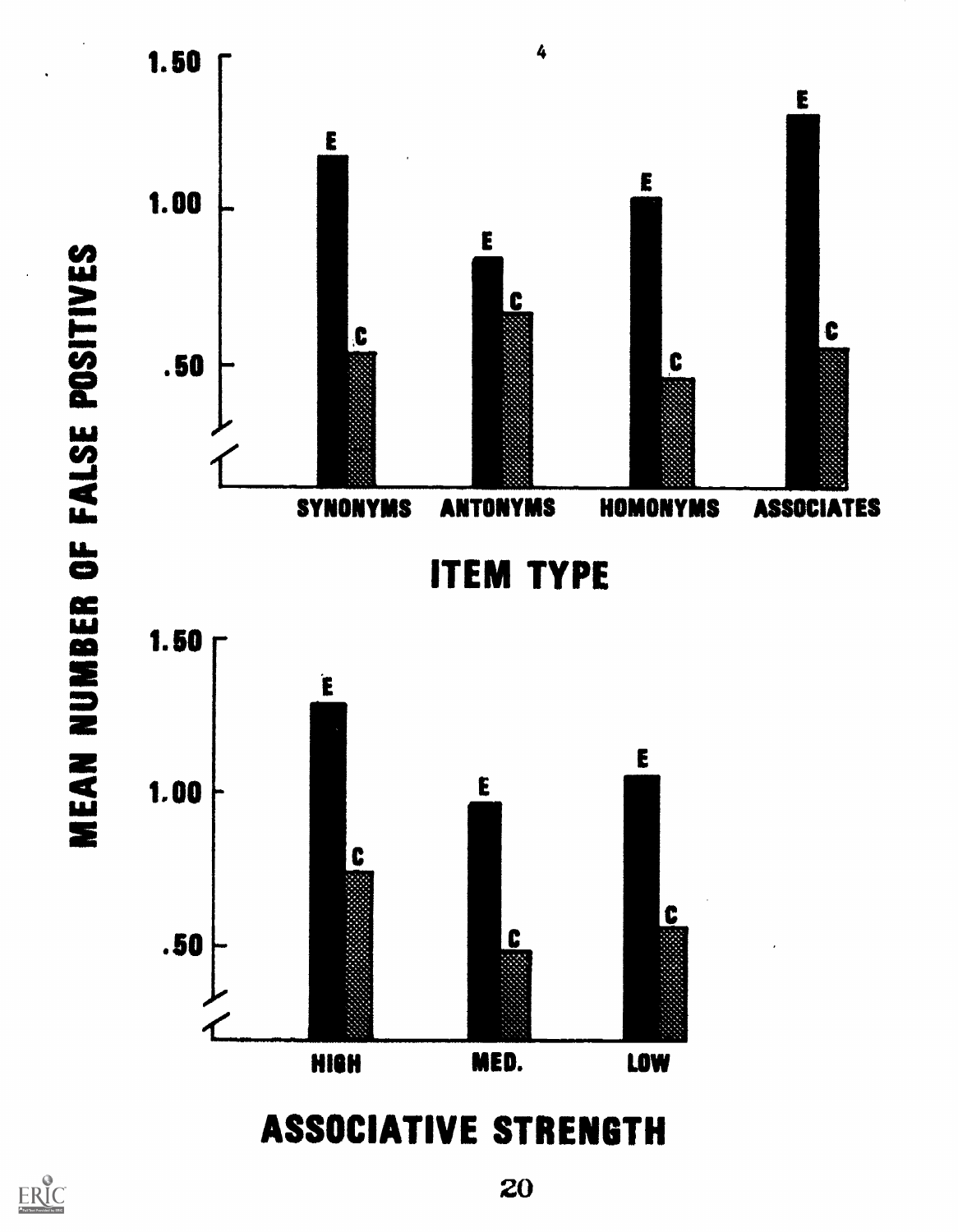

INSTRUCTIONS

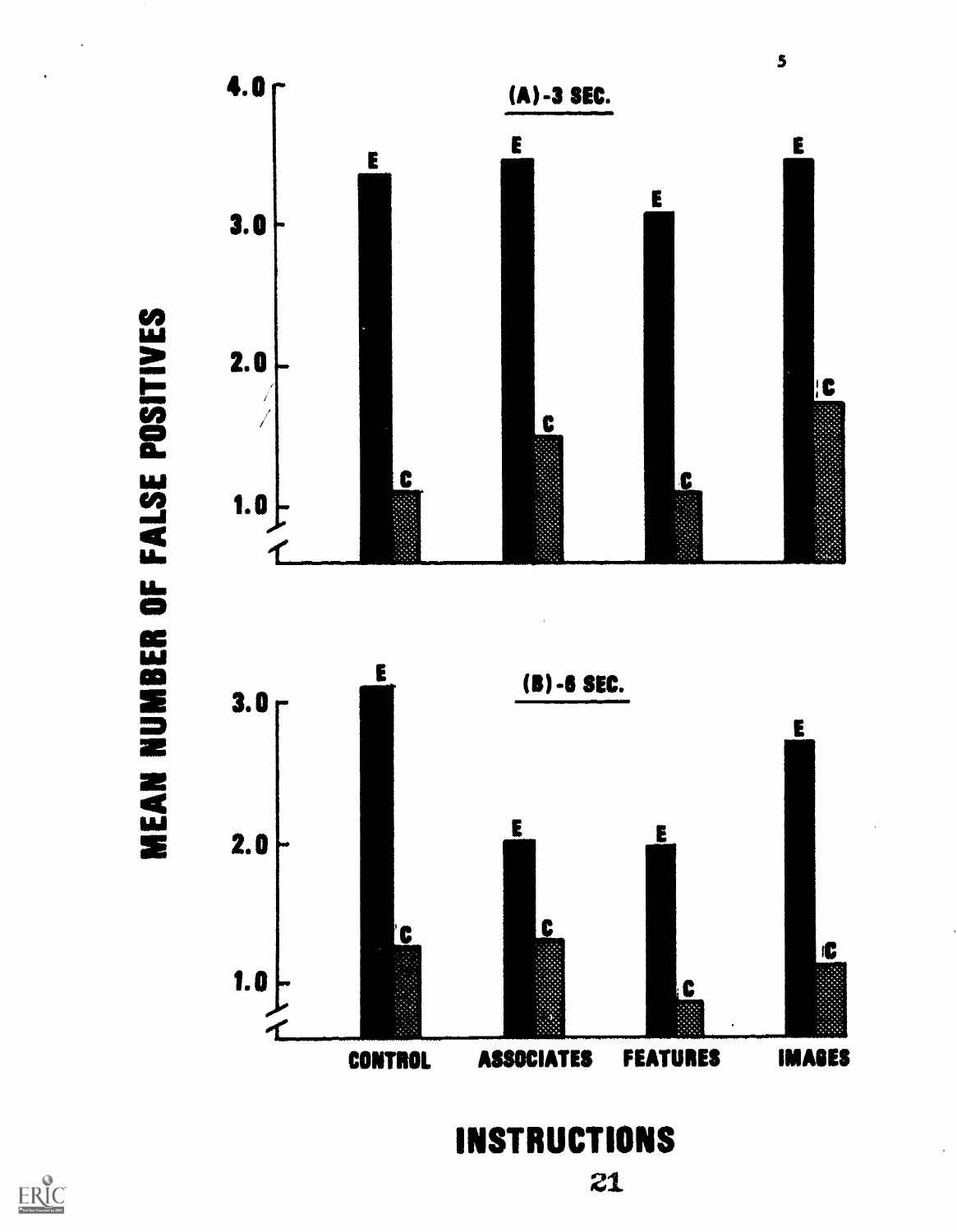

 $\sim 3^{n_{\rm e}}$ 

**ITEM TYPE**<br>22

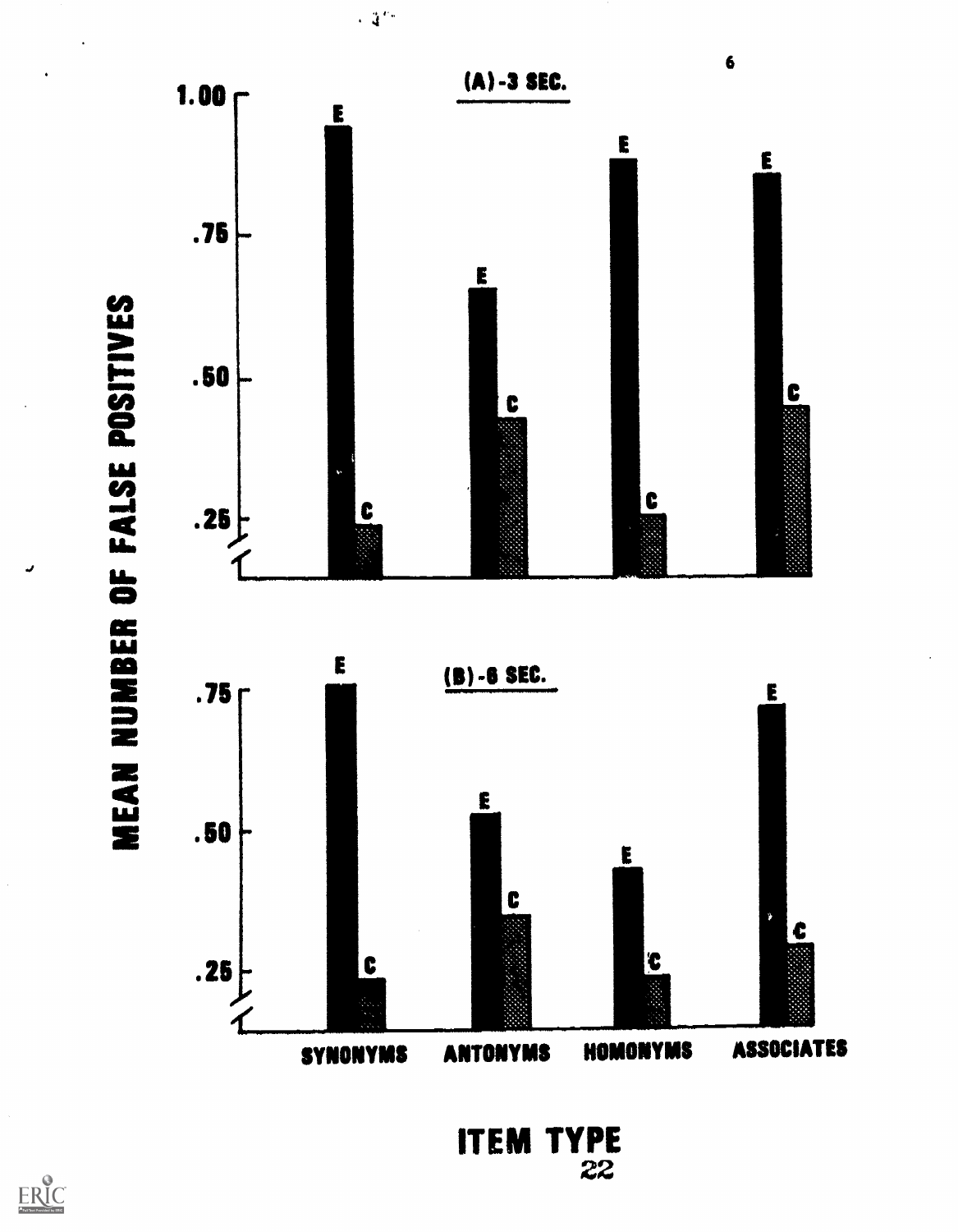



ASSOCIATIVE STRENGTH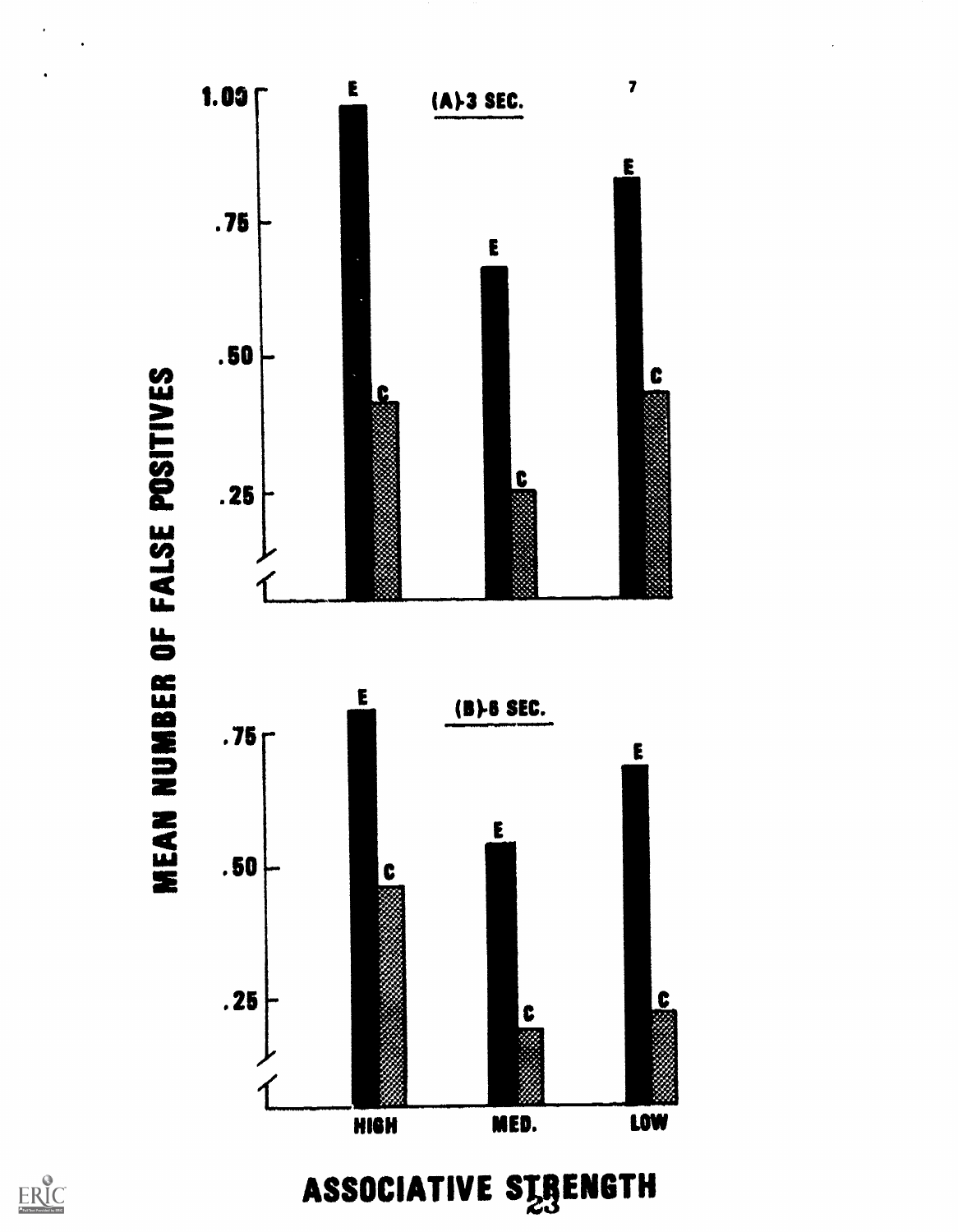

 $\mathop{\mathop{\bf FRC}}\limits_{\lambda_{\text{full Test Provided by ERC}}}$ 

INSTRUCTIONS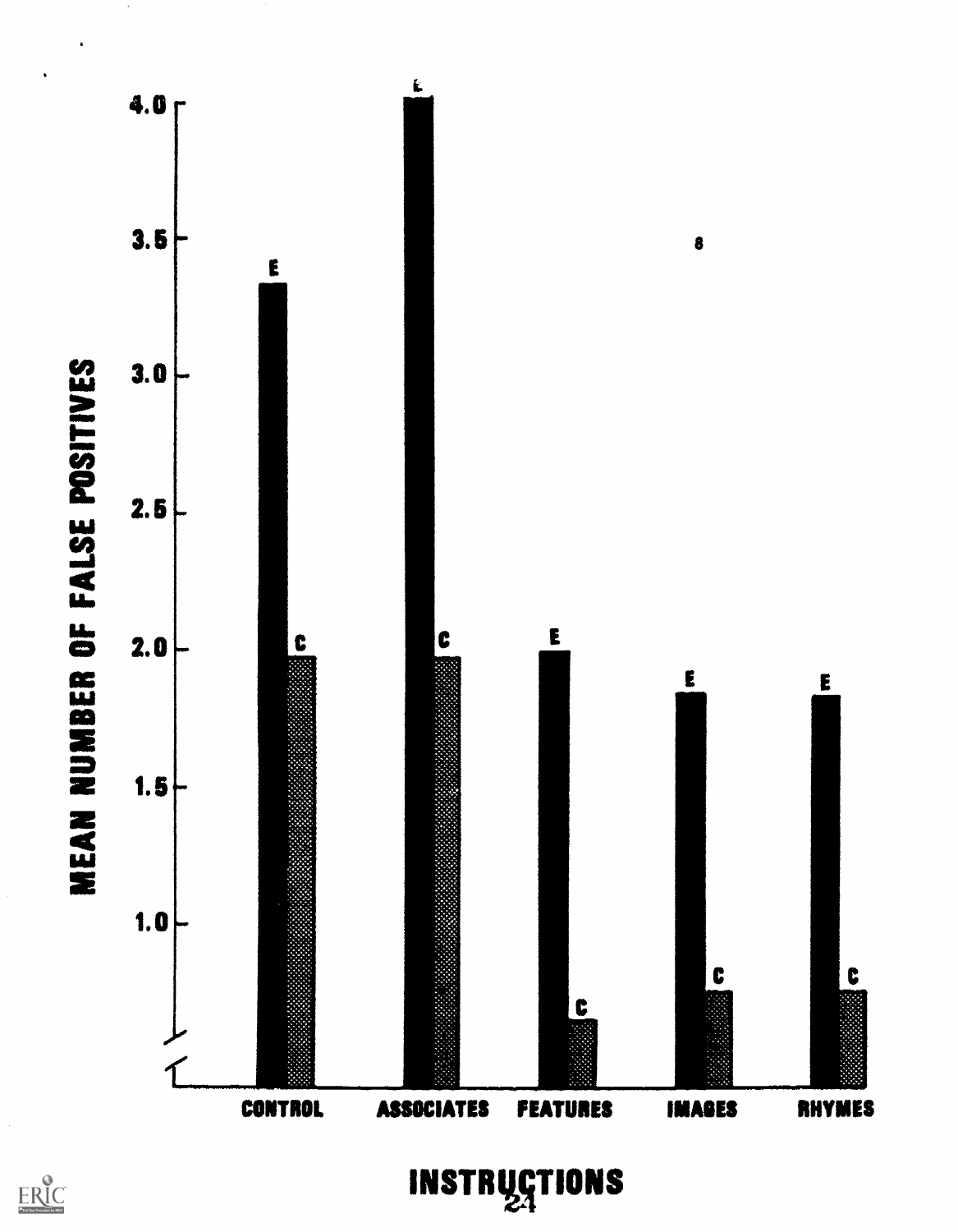

**ITEM TYPE**